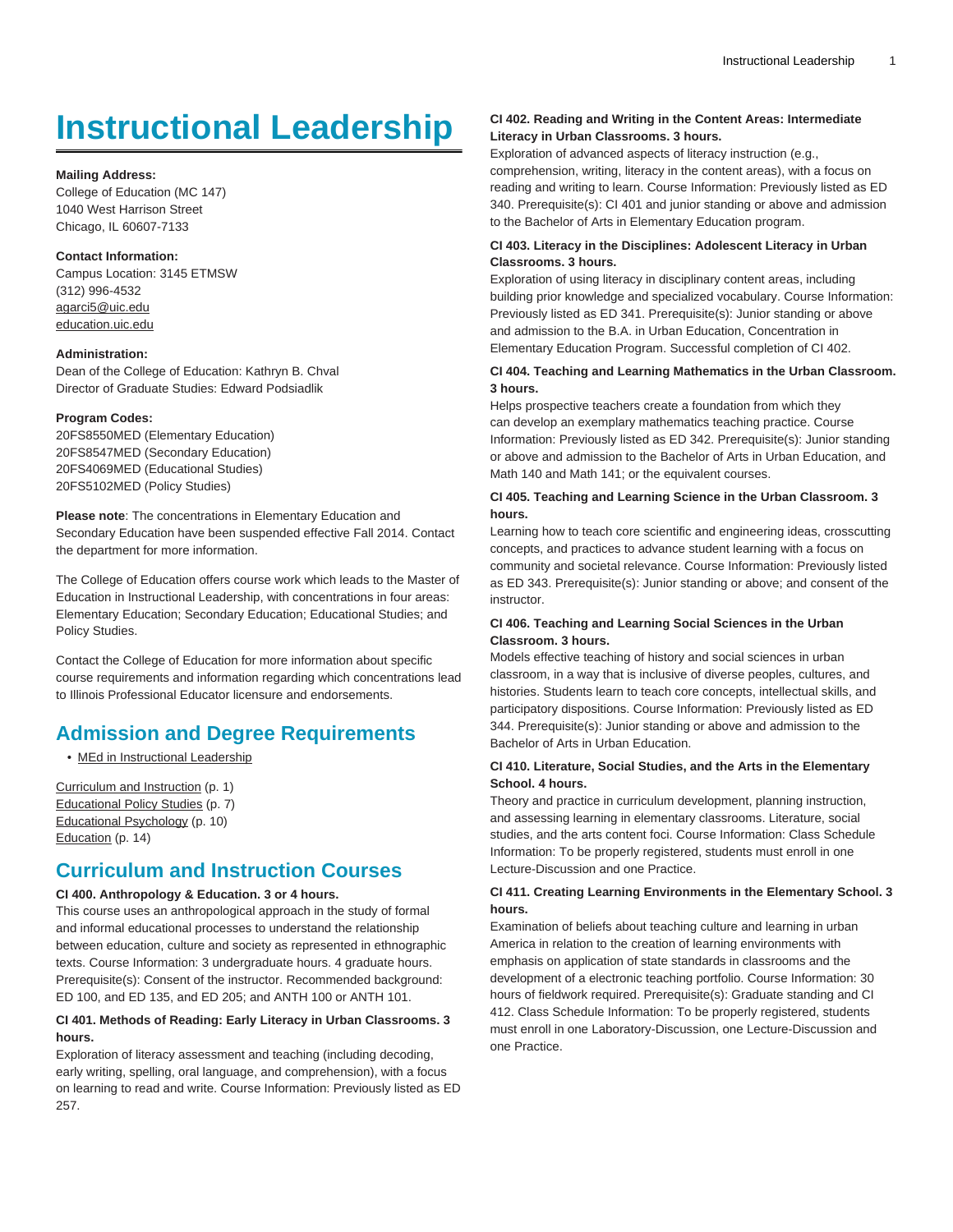# **CI 412. Dynamics of Learning Environments. 3 hours.**

Exploration of multiculturalism and bilingualism/biculturalism in schools and families. Continued development of electronic portfolio for meeting Illinois professional teaching and technology standards. Course Information: Prerequisite(s): Graduate standing and Enrollment in M.Ed. in Elementary Education Program. Class Schedule Information: To be properly registered, students must enroll in one Laboratory-Discussion, one Lecture-Discussion and one Practice.

#### **CI 413. Foundations of Literacy Instruction, K-8. 4 hours.**

For prospective teachers, introduction to teaching literacy K-8; examining cognitive, social, developmental perspectives; relationships between language and literacy; connections to school subjects; aligning instruction, assessment, standards. Course Information: Extensive computer use required. Word processing on writing; search engines for examining literacy curriculum, professional organizations, email networks. Prerequisite(s): Graduate standing.

#### **CI 414. Middle and High School Literacy. 3 hours.**

Focuses on the teaching of reading and writing strategies appropriate for disciplinary learning and expression. Course Information: Field work required. Prerequisite(s): Junior standing or above; and consent of the instructor.

# **CI 428. Curriculum and Teaching in Secondary Education. 3 hours.**

Introduction to the study of curriculum and teaching. Specifically designed for graduate students wanting to become middle and high school teachers, students who are newly admitted to the secondary education program. Course Information: Credit is not given for CI 428 if the student has credit for ED 430. Field work required. Prerequisite(s): Open only to Master's degree students in the Secondary Education Program; and consent of the instructor.

### **CI 429. Secondary Science Education in Urban Settings. 4 hours.**

Introduction to the study of curriculum and teaching for those interested in urban education and who want to become secondary science teachers at the high school level. Course Information: Previously listed as CI 529. Recommended Background: At least 18 credit hours of coursework in a science field.

# **CI 430. Teaching Middle Grades Social Sciences: Content and Methods. 3 hours.**

Models effective teaching of history and the social sciences in the urban elementary classroom grades 5-8, in a way that is inclusive of the diverse peoples, cultures, and histories that make up our society. Course Information: Prerequisite(s): Junior standing or above; or consent of the instructor. Restricted to students in the College of Education and Secondary History Education Program students in LAS.

# **CI 450. Societal Bases of Languages, Literacies and Learning. 4 hours.**

Introduction to social and cultural processes by which languages and literacies are learned and develop in and out of school within the broader policy and ideological contexts. Course Information: Prerequisite(s): Graduate standing.

#### **CI 451. Foundations of Writing. 3 or 4 hours.**

Introduction to writing research, theory and practice, including writing development, processes, digital writing, pedagogy, assessment. Combines academic study of writing theory/research with guided inquiry into writing processes and pedagogy. Course Information: 3 undergraduate hours. 4 graduate hours. Previously listed as CI 544. Extensive computer use required. Prerequisite(s): CI 401 and CI 402. Recommended background: Admission to the M.Ed. in Instructional Leadership: Literacy, Language and Learning, or the B.A. in Urban Education program.

# CI 452. Childrenâ€<sup>™</sup>s and Young Adult Literature and Media. 3 or 4 **hours.**

Overview of trade books and media for children from preschool through adolescence. Emphasizes critically reading, selecting, evaluating materials appropriate for developmental stages, curricular connections, and students in our multicultural society. Course Information: 3 undergraduate hours. 4 graduate hours. Previously listed as CI 546.

#### **CI 453. Digital Literacies and Learning. 4 hours.**

Theoretical foundations of digital literacies and learning focusing on critical interpretation/production involving texts, tools, and technologies that are online, mobile, and/or networked. Includes methods for teaching digital literacies P-12.

#### **CI 464. Bilingualism and Literacy in a Second Language. 4 hours.**

Theoretical foundations of second language acquisition and the teaching of English as second language. Methods and materials for teaching reading and writing in bilingual/ESL settings. Course Information: Field work required. Class Schedule Information: To be properly registered, students must enroll in one Lecture-Discussion and one Practice.

# **CI 470. Language, Culture, and Learning in Urban Classrooms. 4 hours.**

An introduction to the study of multilingualism, language development, learning, and methodologies for teaching in linguistically and culturally diverse educational settings. Course Information: Previously listed as ED 346. Field work required. Class Schedule Information: To be properly registered, students must enroll in one Lecture-Discussion and one Practice.

# **CI 472. Language Proficiency Assessment and ESL Instruction. 4 hours.**

Study of and practicum in English language proficiency assessment; methods, materials, and resources for assessing oral language, reading, and writing in P-12 school settings. Course Information: Field work required. Class Schedule Information: To be properly registered, students must enroll in one Lecture-Discussion and one Practice.

#### **CI 475. Teaching and Learning of the Natural Sciences. 3 hours.** Prepares teacher candidates with the knowledge, skills and dispositions

needed for teaching science in urban contexts by investigating big questions and concepts in natural sciences education. Course Information: Previously listed as CI 530. Field work required. Prerequisite(s): Graduate standing; or consent of the instructor. Class Schedule Information: To be properly registered, students must enroll in one Lecture-Discussion and one Practice.

# **CI 481. Foundation and Current Issues in Educating English Language Learners. 4 hours.**

Philosophical, theoretical, socio-cultural and educational examination of learning and achievement issues that culturally and linguistically diverse students face in American schools. Course Information: Field work required. Class Schedule Information: To be properly registered, students must enroll in one Lecture-Discussion and one Practice.

# **CI 482. Assessment and Instruction: A Multilingual/Multicultural Perspective. 4 hours.**

Methods and materials for teaching English language learners (ELLs) in bilingual/ESL classrooms. Emphasis upon curricular and methodological practices, assessment for academic placement, and instruction. Course Information: Field work required. Class Schedule Information: To be properly registered, students must enroll in one Lecture-Discussion and one Practice.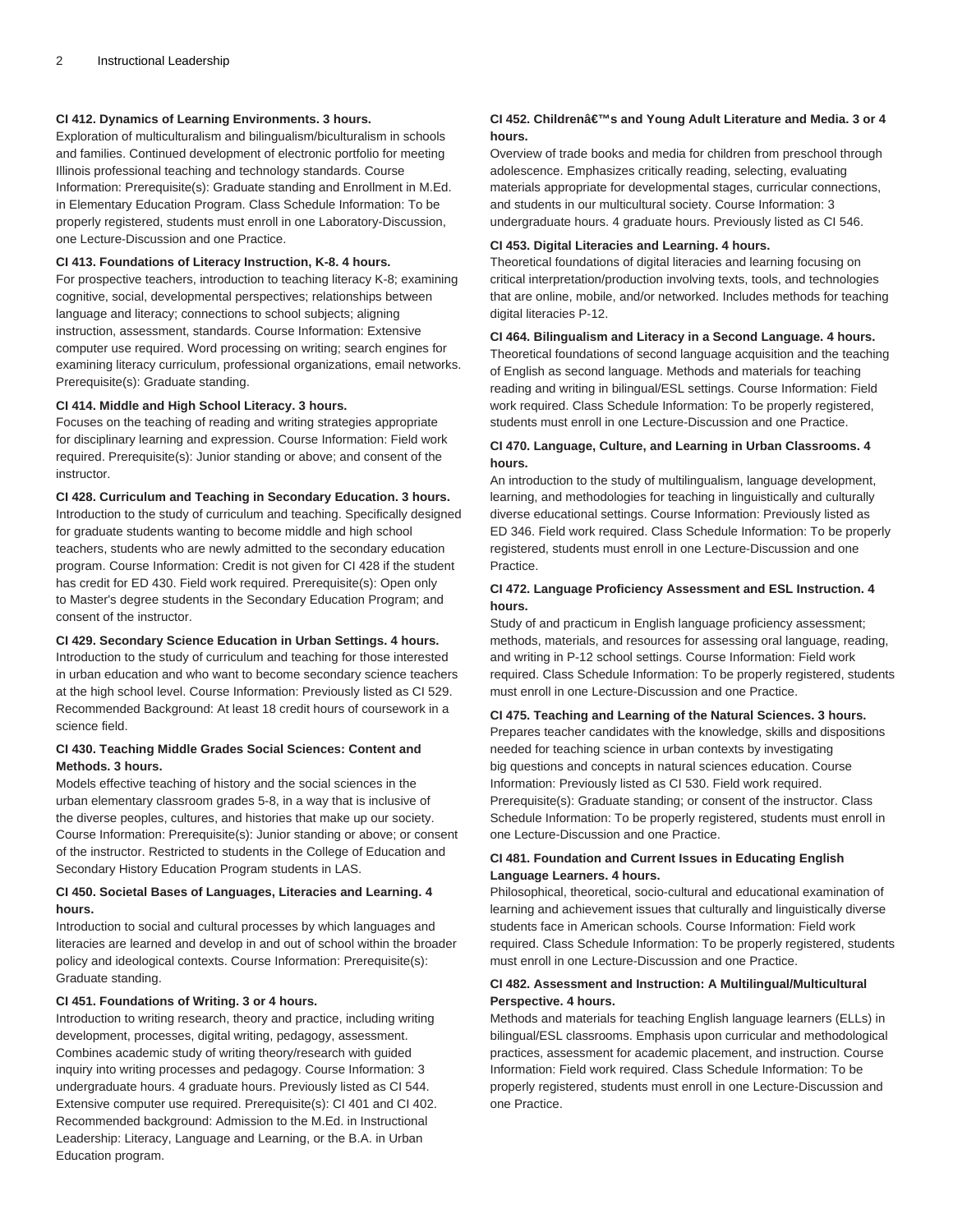# **CI 484. Curriculum and Instruction in the Middle School. 3 hours.**

Philosophy, curriculum, and instructional methods for teaching middle grade students (grades five through eight). Content area reading is included. Course Information: Prerequisite(s): EPSY 255 or both ED 200 and ED 210; or graduate standing and either ED 402 or ED 403, and ED 421; and approval of the of the College of Education.

#### **CI 494. Special Topics in Curriculum and Instruction. 1-4 hours.**

Exploration of an area not covered in existing course offerings. Content varies. Course Information: May be repeated to a maximum of 12 hours. Students may register in more than one section per term. Prerequisite(s): Consent of the instructor.

#### **CI 500. Proseminar in Curriculum and Instruction. 1 hour.**

Research-oriented colloquia on issues in curriculum and instruction. Serves as introduction to faculty research interests. Provides opportunity to consider issues in research design. Course Information: Satisfactory/ Unsatisfactory grading only. May be repeated. Prerequisite(s): Admission to the Ph.D. in Education program or consent of instructor.

# **CI 503. English Language Arts and Instruction in the Elementary School. 4 hours.**

Focus on literacy instruction. Examines cultural, cognitive, linguistic, social, developmental perspectives; relationships between language and literacy; disciplinary literacies, digital literacies; aligning instruction, assessment, standards. Course Information: Prerequisite(s): CI 450.

# **CI 504. Secondary Literacy. 4 hours.**

Focuses on the foundations of literacy and on the literacy processes of middle and secondary students and how these processes apply to reading and writing in the disciplines. Course Information: Field work required. Class Schedule Information: To be properly registered, students must enroll in one Lecture-Discussion and one Practice.

#### **CI 505. Integrated Reading and Writing Instruction. 4 hours.**

Examination of the reading-writing relationship. Specific instructional strategies for teaching reading and writing together in the elementary grades. Course Information: Prerequisite(s): CI 413; or consent of the instructor.

#### **CI 507. Teaching and Learning Mathematics in the Elementary School. 4 hours.**

For prospective teachers, integrating mathematics content with teaching and learning issues, including adapting and developing curriculum, planning, classroom interactions, and assessment in K-9 classrooms. Course Information: Recommended background: Admission to M.Ed. in Instructional Leadership Concentration in Elementary Education program.

#### **CI 508. Teaching and Learning Science in the Elementary School. 4 hours.**

For prospective teachers, development of multiple frameworks for facilitating the learning of science in students of various abilities, cultures, and backgrounds. Course Information: Recommended background: Admission to M.Ed. in Instructional Leadership Concentration in Elementary Education program. Class Schedule Information: To be properly registered, students must enroll in one Lecture-Discussion and one Practice.

# **CI 509. Literacies and Language Instruction and Assessment for Young Children. 4 hours.**

Examines early literacy and language practices of children and how these develop throughout early childhood years (birth-8). Observation, teaching, and assessing are emphasized. Course Information: Field work required. Prerequisite(s): Consent of the instructor. Class Schedule Information: To be properly registered, students must enroll in one Lecture-Discussion and one Practice.

# **CI 511. Student Teaching in the Elementary Grades I. 6 hours.**

Culminating course in graduate elementary teacher education. Meets Illinois State Board of Education requirements for certification. Course Information: Prerequisite(s): Completion of all professional education courses and program requirements. Must enroll concurrently in CI 512. Class Schedule Information: To be properly registered, students must enroll in one Discussion/Recitation and one Practice.

#### **CI 512. Student Teaching in the Elementary Grades II. 6 hours.**

The culminating course in the graduate elementary teacher education sequence. Meets Illinois State Board of Education requirements for certification. Course Information: Prerequisite(s): Graduate standing and concurrent registration in CI 511 required. Class Schedule Information: To be properly registered, students must enroll in one Conference and one Practice.

#### **CI 516. Research on Mathematics Teachers and Teaching. 4 hours.**

Grounds students in research on mathematics teachers and teaching, while situating the literature within the broader sociopolitical context. Course Information: Prerequisite(s): Admission to the Ph.D. in Mathematics and Science Education and graduate standing; or consent of the instructor. Recommended background: Experience in STEM (science, technology, engineering, mathematics) education.

# **CI 517. The Sociopolitical Context of Mathematics and Science Education. 4 hours.**

Examines the sociopolitical context of mathematics and science education to understand how these domains interact with local, global, sociopolitical forces and movements. Course Information: Prerequisite(s): Admission to the Ph.D. in Mathematics and Science Education; or consent of the instructor. Recommended background: Experience in STEM (science, technology, engineering, mathematics) education.

# **CI 518. Race, Identity, and Agency in Mathematics and Science Education. 4 hours.**

Explores an emerging literature that is situated at the intersection of scholarship on race, identity, and critical mathematics and science education. Participants will analyze the theories and methods that inform these literatures. Course Information: Prerequisite(s): Admission to the Ph.D. in Mathematics and Science Education and graduate standing; or consent of the instructor. Recommended background: Experience in STEM (science, technology, engineering, mathematics) education.

#### **CI 519. Research on the Learning of Mathematics. 4 hours.**

Examines research on the learning of mathematics, including: whole number concepts and operations, rational numbers and proportional reasoning, algebra, functions, geometry, probability and statistics, problem solving, and proof. Course Information: Prerequisite(s): Admission to the Ph.D. in Mathematics and Science Education and graduate standing; or consent of the instructor. Recommended background: Experience in STEM (science, technology, engineering, mathematics) education.

# **CI 520. The K-12 Mathematics Curriculum: Theory, Politics and Reform. 4 hours.**

A look at the K-12 curriculum from three perspectives: theoretical (epistemological, learning, teaching), political (whose interests are served) and practical (implementation issues in schools). Course Information: Prerequisite(s): Consent of the instructor.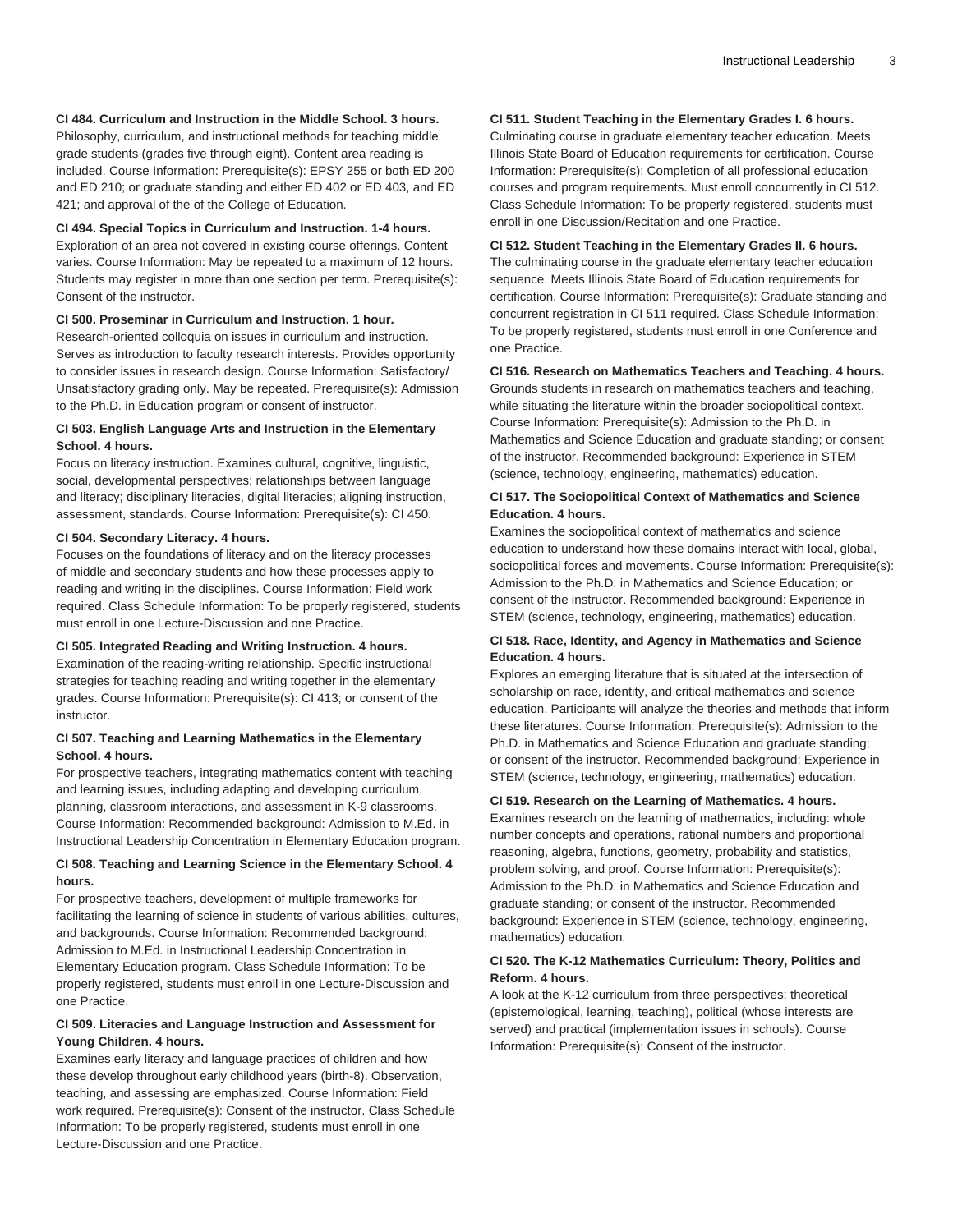# **CI 525. Assessment and Instruction for Struggling Readers, K-12, Part 1. 4 hours.**

Theoretical and practical issues concerning the etiology of reading problems and clinical diagnostic techniques. Children with reading problems are diagnosed and taught in the practicum component. Course Information: Prerequisite(s): CI 450; and CI 503 or CI 504; and consent of the instructor. Class Schedule Information: To be properly registered, students must enroll in one Lecture-Discussion and one Practice.

# **CI 526. Assessment and Instruction for Struggling Readers, K-12, Part 2. 4 hours.**

Continued study of theoretical and practical issues concerning the etiology of literacy problems and clinical diagnostic and instructional techniques. Practicum inolves tutoring clients in the UIC Reading Clinic. Course Information: Prerequisite(s): CI 525. Class Schedule Information: To be properly registered, students must enroll in one Lecture-Discussion and one Practice.

# **CI 527. Literacy Leadership. 4 hours.**

Theories and practices related to the role of the literacy coach/reading specialist. Addresses data-driven strategy development; support systems for programs/personnel; curriculum design/implementation; and staff professional development in literacy.

# **CI 528. Assessing Language and Literacy for Instruction. 4 hours.**

Study of and practicum in P-12 literacy assessment and its relation to instruction. Involves conducting and interpreting specific formal and informal literacy/language assessments and drawing implications for individualized and group instruction. Course Information: Field work required. Class Schedule Information: To be properly registered, students must enroll in one Lecture/Discussion and one Practice.

#### **CI 529. Secondary Science Education in Urban Settings. 4 hours.**

Introduction to the study of curriculum and teaching for those interested in urban education and who want to become secondary science teachers at the high school level. Course Information: 4 hours. Field work required. Recommended background: An undergraduate degree in a science field.

# **CI 531. Curriculum, Instruction, and Assessment for Equity in Secondary Science Education. 5 hours.**

Developing practices of science teaching in urban secondary contexts, including understanding students and context in order to design lesson plans, differentiate instruction, enact classroom discipline, assess learning, and reflect on practices. Course Information: Field work required. Prerequisite(s): CI 529; or consent of the instructor. Class Schedule Information: To be properly registered, students must enroll in one Lecture-Discussion and one Clinical Practice.

#### **CI 533. Language and Literacy Policy. 4 hours.**

Introduction to key issues and polices related to language and literacy instruction, particularly in schools and with linguistically and culturally diverse students. Examination of major historical movements and polices at the national, state, and local level.

# **CI 534. Languages and Literacies In and Out of School. 4 hours.**

Theoretical foundations of languages, literacies, and learning within, across, and outside the boundaries of classrooms and schools. Considers contexts such as online spaces, homes, community centers, workplaces, and after-school programs.

# **CI 535. Studies in Literacy Research and Teacher Inquiry. 4 hours.**

Analysis of methodologies and topics of reading research; decisionmaking processes for effective literacy instruction based on research; skills and strategies in designing teacher inquiry.

#### **CI 536. Colloquium on Literacy. 1 hour.**

Various areas of reading, writing, and literacy including research on learning, instruction, and use. Course Information: Satisfactory/ Unsatisfactory grading only. May be repeated to a maximum of 12 hours. Prerequisite(s): Enrollment in a graduate specialization in reading, and consent of the instructor.

# **CI 538. Literacy Instruction that Raises Achievement for All Students. 4 hours.**

Study of/practicum in reading and writing instructional strategies, P-12. Addresses interventions/programs for students with literacy difficulties. Children/youth with such difficulties are assessed and taught in course practicum component. Course Information: Field work required. Prerequisite(s): Consent of the instructor. Class Schedule Information: To be properly registered, students must enroll in one Lecture-Discussion and one Clinical Practice.

#### **CI 539. Internship in Instructional Leadership. 4 hours.**

Conceptualization, development, implementation, analysis, and interpretation of a curriculum and/or instructional improvement in an educational setting (supervised by university faculty and leadership from the setting). Course Information: May be repeated to a maximum of 8 hours. Prerequisite(s): CI 532. Class Schedule Information: To be properly registered, students must enroll in one Lecture-Discussion and one Practice.

#### **CI 540. Linguistics for Teachers. 4 hours.**

Introduction to linguistic concepts as they apply to teaching in a variety of contexts monolingual and bilingual classrooms. This course is designed to provide teachers with a meta-linguistic awareness in order to facilitate learning and instruction. Class Schedule Information: To be properly registered, students must enroll in one Lecture-Discussion and one Practice.

# **CI 541. Oral Language: Its Development and Role in the Classroom. 4 hours.**

Analysis of oral language acquisition and children's varying patterns of language use; study of language development for multilingual learners; analysis of classroom talk and instructional decision-making to assess and optimize student learning. Course Information: Restricted to graduate students in education, psychology, or English.

#### **CI 542. Improving School/District Literacy Achievement. 4 hours.**

Review of research on school/factors implicated in improvement of literacy achievement. Role of empirical evidence (best practices, scientifically based research, research synthesis, beat the odds studies) in school decision making and policy. Course Information: Prerequisite(s): CI 450 and CI 503 and CI 504.

# **CI 545. Educational Evaluation. 4 hours.**

Examination of theoretical and operational assumptions of alternative evaluation models; analysis and critique of evaluation case-studies. Course Information: Prerequisite(s): Admission to Ph.D. in Education program.

#### **CI 548. Leading Improvement of Literacy Learning. 4 hours.**

Leadership development to promote effective reading and writing instruction across the curriculum with particular attention paid to effective organizational and instructional strategies for PreK-12 students. Course Information: Same as EDPS 548. Prerequisite(s): Consent of the instructor.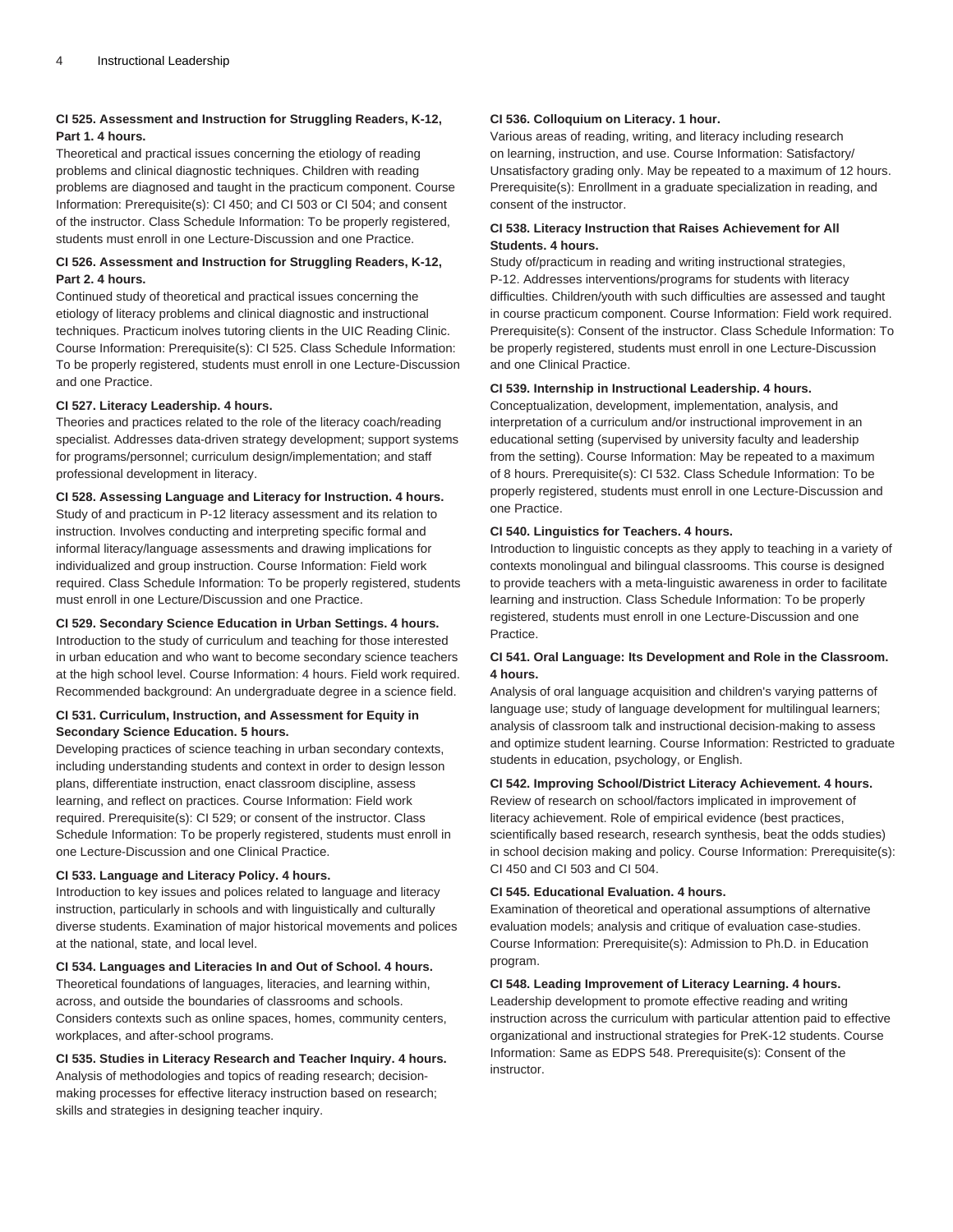# **CI 549. Critical Pedagogy: Practice and Theory. 4 hours.**

Examine theory and practice of social justice teaching in schools, including: history liberatory pedagogies, culturally relevant and critical pedagogies, funds of knowledge, critical multiculturalism and anti-racist pedagogy, critical race theory. Course Information: Same as EDPS 549. Prerequisite(s): Consent of the instructor.

#### **CI 550. Conflicts in Curriculum. 4 hours.**

Analysis of theoretical models for curriculum development, special attention to alternative, and often conflicting viewpoints about the particulars of the development process. Course Information: Prerequisite(s): Admission to a graduate program in education.

#### **CI 551. Practitioner Research in Science Contexts. 4 hours.**

Introduction to practitioner research as a valid form of research, a change agent process, and lifelong professional development. Students examine practitioner research literature and methodologies and conduct their own study in science education. Course Information: Recommended background: An interest in science education and science-related field context in which to do practitioner research.

#### **CI 552. Curriculum and Cultural Context. 4 hours.**

Influence of cultural, political, sociological, and economic factors on curriculum at the instructional, institutional, societal, and ideological levels. Course Information: Prerequisite(s): CI 574 or consent of instructor.

# **CI 553. History of Curriculum Thought. 4 hours.**

Analysis of selected documents on curriculum theory and policy from antiquity to present; secondary treatments and primary sources; interaction of theory and practice. Course Information: Prerequisite(s): CI 574 or consent of the instructor.

#### **CI 554. Research on Urban Teaching. 4 hours.**

Designed to engage in an in-depth examination of the empirical research on urban teaching and teacher education. The focus will be emerging methodological, theoretical, and empirical challenges and issues that manifest in the research. Course Information: Extensive computer use required. Recommended background: It is recommended to have some of the core research courses (ED 503, 505, 506) have been completed in order to be better critical consumers of scholarly research.

#### **CI 556. Proseminar in Literacy, Language and Culture. 4 hours.**

Socialization of students into field through intensive introduction to literacy, its relationship to language and culture, using the collective knowledge and research experience of faculty. Emphases on developing student inquiry in urban contexts. Course Information: Restricted to first year doctoral students with a specialization in Literacy, Language, and Culture.

#### **CI 557. Proseminar in Literacy, Language, and Culture. 4 hours.**

Socialization of students into field through intensive introduction to literacy, its relationship to language and culture, using the collective knowledge and research experience of faculty. Emphases on developing student inquiry in urban contexts. Course Information: Restricted to first year doctoral students with a specialization in Literacy, Language, and Culture.

# **CI 559. The Social and Cultural Contexts of Literacy and Literacy Instruction. 4 hours.**

Critical examination of theoretical and methodological orientations that inform the study of socio-cultural influences on the definition and practices of literacy in classrooms, at school level, and in out of school contexts. Course Information: Prerequisite(s): Consent of the instructor.

# **CI 562. Design and Conduct of Literacy Research. 4 hours.**

Design principles for the study of literacy development and education. Emphasis is on examining lines of literacy research from multiple design perspectives; relationship between research design and theory and epistemology. Course Information: Field work required. Computer use required. Prerequisite(s): Consent of the instructor. Class Schedule Information: To be properly registered, students must enroll in one Lecture-Discussion and one Practice.

#### **CI 563. Analysis of Research in Literacy. 4 hours.**

Critical analyses of literacy-related research methods, their implications for interpreting research, the forms in which research is published; manuscript review process, and ethical considerations that inform all of the above. Course Information: Prerequisite(s): CI 581 or CI 586; and consent of the instructor.

#### **CI 564. Design and Conduct of Literacy Research. 4 hours.**

Introduction to design principles informing the study of literacy development and education. Emphasis on conducting literacy research from multiple design perspectives; and the relationship between epistemology, theory, and research design. Course Information: Prerequisite(s): ED 502 and ED 503 and CI 563. Priority in enrollment will be given to students admitted into Literacy, Language, and Culture doctoral program.

# **CI 566. Research on Science Curriculum. 4 hours.**

Examines issues related to K-12 science curriculum in school classrooms and how they are related to teaching and learning science. Course Information: Prerequisite(s): Graduate standing and admission to the Math & Science Education concentration or consent of the instructor.

# **CI 567. Research on Science Teaching and Teacher Education. 4 hours.**

Examines issues related to teaching science in and out of schools and to the preparation and development of teachers of science. Course Information: Prerequisite(s): Graduate standing and admission to the Math & Science Education concentration or consent of the instructor.

# **CI 568. Research in Children's and Adolescent Literature. 4 hours.**

Topical seminar that examines research on a specific area of children's or adolescent literature such as multicultural literature, picture books, nonfiction texts, or the development of literacy understanding in children/ adolescents. Course Information: May be repeated to a maximum of 8 hours. Prerequisite(s): Consent of the instructor and an undergraduate or master's level survey course on children's/adolescent literature.

#### **CI 570. Research on Science Learning. 4 hours.**

Examines science learning especially of diverse learners in formal and informal settings. Course Information: Prerequisite(s): Admission to the Math and Science Education concentration or to the M.Ed. in Instructional Leadership $\hat{a} \in$ "Strand B or consent of the instructor.

# **CI 571. Integrating Mathematics, Science, and ESL. 4 hours.**

Curriculum and instructional issues and practice related to the integration of mathematics, science, and English as a Second Language development. Course Information: Prerequisite(s): CI 481 or consent of the instructor.

# **CI 572. Contemporary Approaches to Mathematics and Science Assessment. 4 hours.**

Theory, research, practice and policy related to the assessment of student learning in mathematics and science and how such assessment can be designed to support teaching and learning in these disciplines. Course Information: Prerequisite(s): Admission to the Ph.D. in Mathematics and Science Education and graduate standing; or consent of the instructor.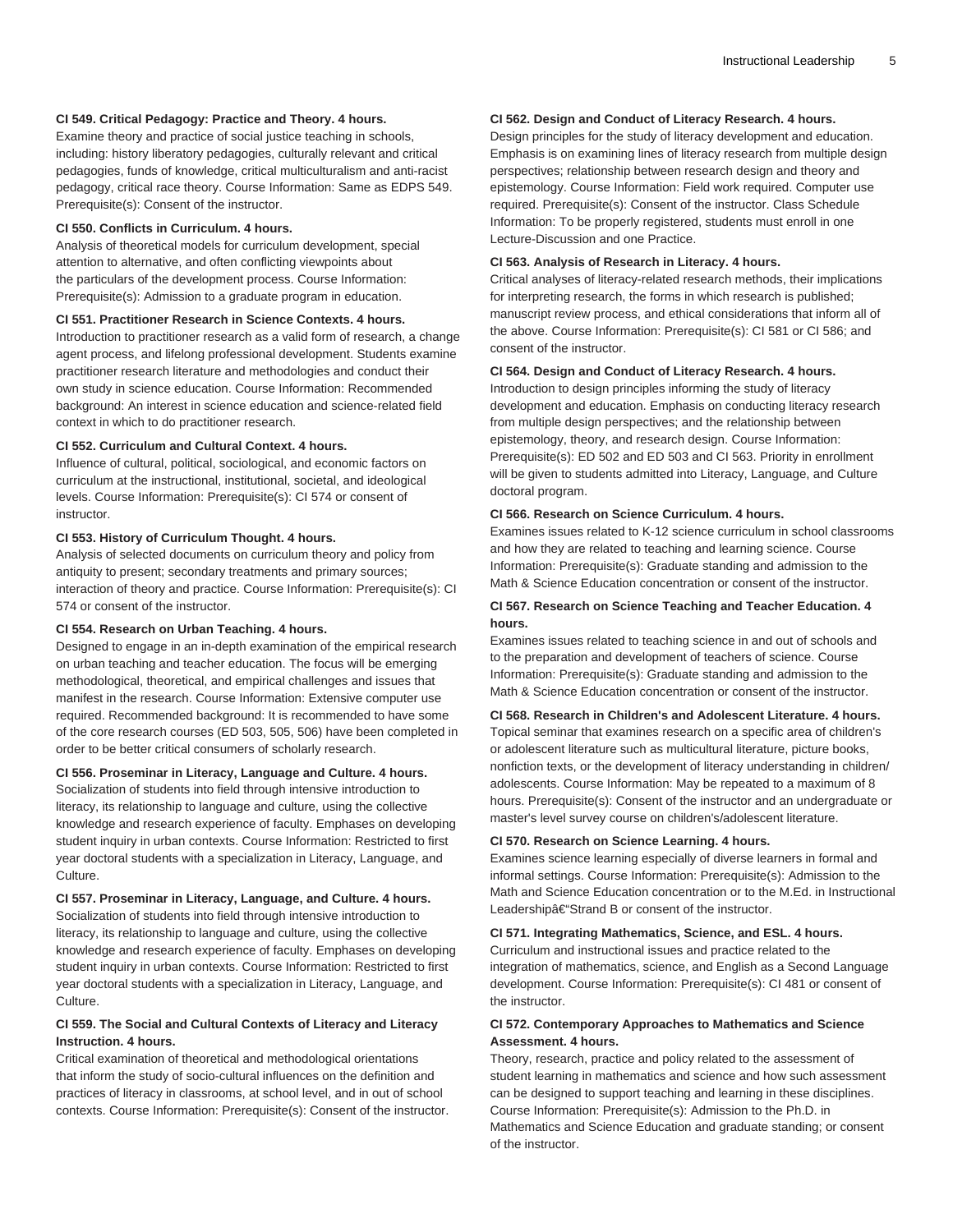# **CI 573. Multimodality, Multiliteracies, and Science and Mathematics Education. 4 hours.**

Examines how different forms of communication influence learning and teaching of science and mathematics in formal and informal settings. Course Information: Prerequisite(s): Admission to the Math and Science Education concentration or to the M.Ed. in Instructional Leadershipâ €"Strand B; or consent of the instructor.

# **CI 574. Foundations of Critical Teaching and Learning: Paradigms, Perspectives, and Domains. 4 hours.**

Critical teaching and learning focuses on historical, philosophical, cultural, and related foundations; examination of the relationship among teaching and learning and alternative paradigms. Course Information: Extensive computer use required.

# **CI 575. Seminar in Research Issues with English Language Learners. 4 hours.**

Selected topics on research in the education of language minority students for advanced M.Ed. and Ph.D. students. Topics vary each semester. Course Information: May be repeated to a maximum of 12 hours. Prerequisite(s): CI 481.

# **CI 577. Literacy In and Out of School. 4 hours.**

Analysis of literacy practices in formal and informal contexts. Focus on community and family contributions to literacy learning; emphasis on consequences of cultural congruity and discontinuity between in and out of school literacy practices. Course Information: Prerequisite(s): Consent of the instructor.

# **CI 578. Advanced Studies in Qualitative Research Methods. 4 hours.**

The dynamics of data collection and analysis, the use of theory and interdisciplinary frameworks, and writing up and presenting original research. Course Information: Prerequisite(s): ED 502.

# **CI 579. Bi-Literacy: Theory, Research, and Practice. 4 hours.**

Theoretical foundations, research paradigms, and issues focusing on bilingual and bi-literacy practices in and between home, school and community contexts. Course Information: Prerequisite(s): Consent of the instructor.

# **CI 581. Perspectives on Reading: Theory, Research and Practice. 4 hours.**

Introduction of doctoral students to perspectives underlying theory, research, and practices related to understanding reading and reading instruction. Study of how research and practice is framed, shaped, and constrained by theoretical perspectives. Course Information: Prerequisite(s): Priority will be given to students admitted into the Literacy, Language, and Culture doctoral program.

# **CI 582. Research Perspectives on Literacy in the Disciplines. 4 hours.**

Literacy is an integral part of expertise in the major fields of study. This course reviews the research in literacy and its related constructs in the disciplines of mathematics, science, history, and English. Course Information: Prerequisite(s): Consent of the instructor.

# **CI 583. Early Literacy: Theory Research and Practice. 4 hours.**

Analysis of theories and research focusing on the initial phases of young children's acquisition of reading and writing, with emphasis on issues related to instruction. Course Information: Prerequisite(s): CI 503 and consent of the instructor.

#### **CI 584. Semiotics, Literacy, and Learning. 4 hours.**

Theory and research focusing on language and literacy as they relate to other embodied forms of meaning-making; how these varied meanings are socially and culturally mediated; the ways in which they enable and constrain processes of learning. Course Information: Prerequisite(s): Consent of the instructor.

# **CI 585. Seminar in Literacy Studies. 4 hours.**

Selected topics in literacy theory, research and practice for advanced Ph.D. students. Topics vary each semester. Course Information: May be repeated to a maximum of 12 hours. Prerequisite(s): CI 563 or the equivalent or consent of instructor.

# **CI 586. Perspectives on Writing Instruction: Theory, Research, and Practice. 4 hours.**

An examination of research and theoretical perspectives on writing and multimodal text construction including critical reflection on perspectives that have contributed to changes in the ways we view texts, writing, writers, and instruction. Course Information: Prerequisite(s): CI 544; and consent of the instructor. Priority in enrollment will be given to students admitted into Literacy, Language, and Culture doctoral program.

# **CI 587. Literacy Assessment: Theory, Research, and Practice. 4 hours.**

Theory and practice in literacy assessment. Measurement issues unique to literacy assessment, including word recognition, vocabulary, comprehension and writing. Critical consideration of how assessment both enables and constrains instruction. Course Information: Prerequisite(s): CI 503 and consent of the instructor.

# **CI 589. Literacy and Learning Technologies: Theory, Research and Practice. 4 hours.**

Critical analyses of how technologically based, multimedia transform instruction with a focus on the design of strategies to enhance written, visual and oral literacies using linear and non linear software and online environments. Course Information: Prerequisite(s): Consent of the instructor.

# **CI 590. Alternative Paradigms of Qualitative Research in Education. 4 hours.**

Methodology, cases, and rationale for action research, educational criticism, critical ethnography, historiography, and phenomenological hermeneutics as alternatives in qualitative research in education. Course Information: Prerequisite(s): CI 578 or consent of instructor; and admission to Ph.D. in Education program or Ph.D. in Public Policy Analysis program.

# **CI 592. Apprenticeship in Teacher Education. 1-4 hours.**

Faculty guidance and supervision of doctoral students' teaching experience related to curriculum and instruction. Variable credit (1-4 hrs) given based upon scope of students' teaching responsibilities, and proposed reflection on them. Course Information: Prerequisite(s): Consent of the instructor and program coordinator.

# **CI 593. Ph.D. Research Project. 1-8 hours.**

Students design, implement, and analyze results of a research problem in this area of specialization. Completed study is reviewed by faculty. Course Information: May be repeated to a maximum of 8 hours. Prerequisite(s): Admission to the Ph.D. in Education program.

**CI 594. Special Topics in Curriculum and Instruction. 2-4 hours.** Seminar on a preannounced topic focusing on methodology, research and educational implications of recent models of learning, problem solving and thinking. Course Information: May be repeated to a maximum of 12 hours. Students may register in more than one section per term. Prerequisite(s): Consent of instructor.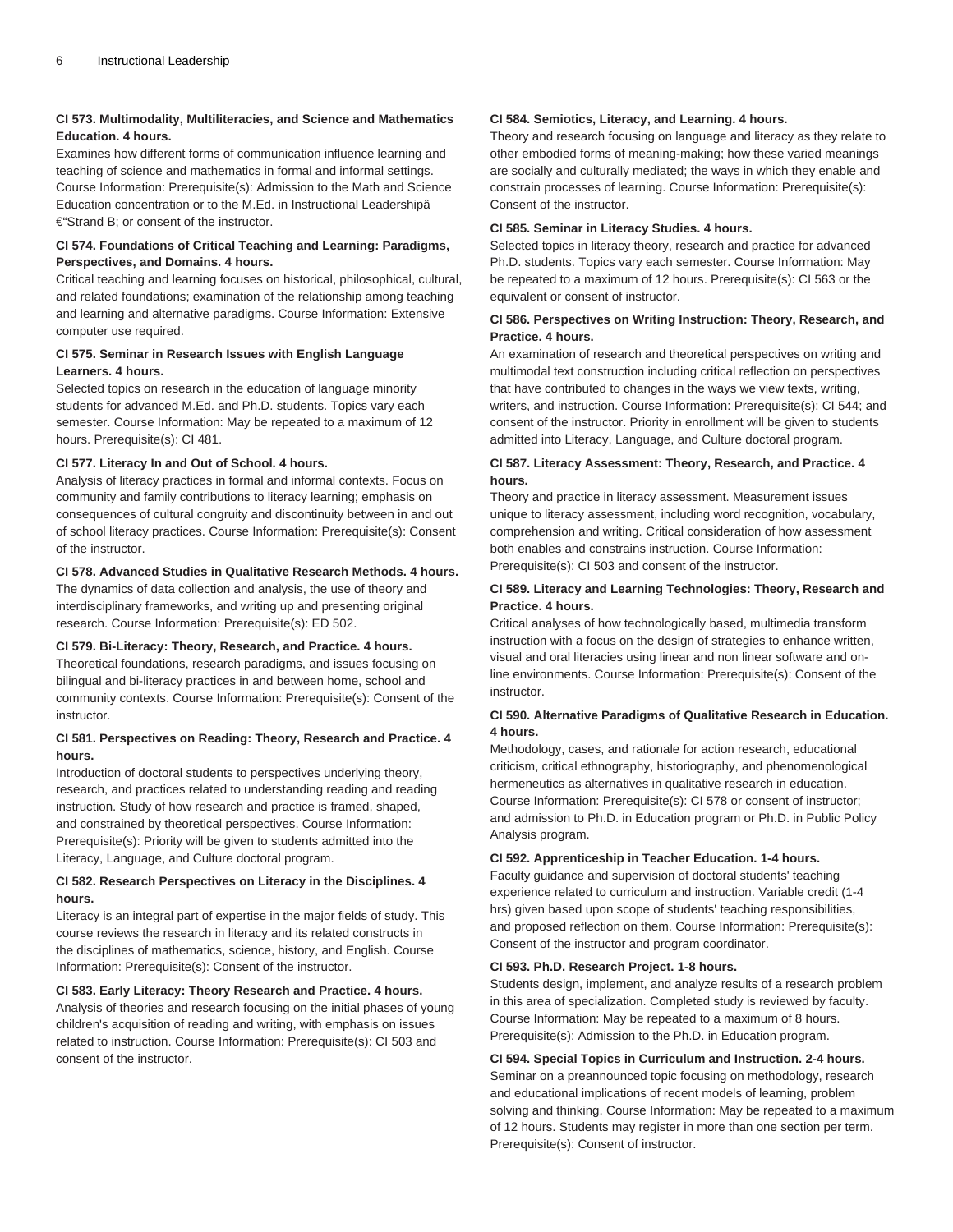#### **CI 596. Independent Study. 1-4 hours.**

Students design, implement and analyze the results of a research problem in this area of specialization. Course Information: May be repeated to a maximum of 12 hours. Students may register in more than one section per term. Prerequisite(s): Consent of study adviser.

#### **CI 599. Thesis Research. 0-16 hours.**

Research on the topic of the student's dissertation. Course Information: Satisfactory/Unsatisfactory grading only. May be repeated. Students may register in more than one section per term. Prerequisite(s): Consent of the dissertation advisor.

# <span id="page-6-0"></span>**Educational Policy Studies Courses**

#### **EDPS 412. Politics of Urban Education. 3 or 4 hours.**

Relations between school governance and politics. The role of educational interest groups, school boards, professional educators, and citizens in formulation and execution of educational policy. Course Information: 3 undergraduate hours. 4 graduate hours. Prerequisite(s): Consent of the instructor.

# **EDPS 415. Current Controversies in Urban Higher Education. 3 or 4 hours.**

Examines critical issues in urban higher education such as academic freedom, free speech, college affordability, alcohol/drugs, and student mental health, as well as the legal consequences of these and other issues. Course Information: 3 undergraduate hours. 4 graduate hours. Prerequisite(s): Junior standing or above.

# **EDPS 449. Early Childhood /Early Childhood Special Ed: Perspectives, Policies and History. 3 hours.**

Perspectives, policies, history, and foundations of Early Childhood Education and Early Childhood Special Education. Emphasis on the effects of changing economic, political, legal, social, and views of human development. Course Information: Same as EPSY 449 and SPED 449.

# **EDPS 453. Topics in Educational Policy Studies. 3 or 4 hours.**

Topics are announced at the time the class is scheduled. Course Information: 3 undergraduate hours. 4 graduate hours. May be repeated to a maximum of 12 hours.

# **EDPS 470. Collective Bargaining Practice and Policy in K-12 and Higher Education. 4 hours.**

Introduces students to the major issues surrounding collective bargaining practice and policy in K-12 and higher education in Chicago, Illinois, and the U.S. Course Information: Prerequisite(s): Graduate standing; and consent of the instructor.

# **EDPS 480. Youth Culture Community Organizing and Education. 4 hours.**

Introduction to the tenets of community organizing in partnership with contemporary interpretations of youth culture as a means to interpret urban public education. Course Information: Prerequisite(s): Graduate standing; or consent of the instructor. Recommended background: Experience with working with youth in K-12 classrooms, community organizations, community centers, and faith-based groups.

# **EDPS 500. City Schools: Education in the Urban Environment. 4 hours.**

Cross-disciplinary, critical analysis of relationships between public schools and school districts and their urban environments, with attention to implications for school improvement. Course Information: Prerequisite(s): Consent of the instructor.

# **EDPS 501. Education Finance and Budgeting. 4 hours.**

Role of government, school boards, and community in funding education. Principles of school and district financial planning, management, and analysis. Equity issues in school finance. Course Information: Prerequisite(s): Consent of the instructor.

#### **EDPS 502. Advanced Foundational Studies in Philosophy of Education. 4 hours.**

Advanced investigation of historical and emergent themes in philosophy of education, with specific attention to competing perspectives on human nature and knowing, methods of philosophic inquiry, and the nexus of democratic and educational theory. Course Information: Prerequisite(s): Enrollment in a doctoral program or consent of the instructor. Recommended background: ED 402.

#### **EDPS 503. History and Historiography in Education. 4 hours.**

An advanced critical analysis of the history of education in the United States, with specific attention to competing historical perspectives, historical methods of investigation, and the educational histories of different population groups.

#### **EDPS 505. Social Theory in Educational Foundations. 4 hours.**

Investigates competing theoretical perspectives in the social foundations of education, addressing the evolution of social and educational theory. Course Information: Prerequisite(s): Enrollment in a doctoral program or consent of the instructor.

# **EDPS 506. Leadership, Instruction, and Policy in Education. 4 hours.** Examines the relationships between instruction, educational leadership, and educational policy.

# **EDPS 510. Introduction to Doctoral Education in Policy Studies. 4 hours.**

Required doctoral seminar taken in the first year of doctoral study. It introduces students to doctoral education, theoretical perspectives and research problems in both concentrations of the Ph.D. program, Policy Studies in Urban Education. Course Information: Satisfactory/ Unsatisfactory grading only. Prerequisite(s): Admission to the Ph.D. in Policy Studies in Urban Education program or consent of the instructor.

#### **EDPS 511. Introduction to Academic Writing in Educational Policy Studies. 2 hours.**

Assesses the academic writing skills of PhD students and introduces them to the various genres of writing they will be doing while completing coursework on the way to their dissertation. Course Information: Satisfactory/Unsatisfactory grading only. Admission to the Ph.D. in Policy Studies in Urban Education program or consent of the instructor.

# **EDPS 512. Data and Interpretation in Educational Policy Studies. 4 hours.**

Methodology course providing students with basic understanding and skills in assessing, interpreting and representing quantitative and qualitative evidence in educational policy studies research. Students study research design and critique. Course Information: Prerequisite(s): ED 500 and enrollment in the Ph.D. in Policy Studies in Urban Education program or consent of the instructor.

# **EDPS 515. Urban Higher Education Organization and Context. 4 hours.**

Study of historical and philosophical foundations as context for contemporary urban higher education. Examination of external influences (social, political, economic, technological, legal, and international) on urban higher education organizations. Prerequisites(s): Admission to MEd in Urban Higher Education or consent of instructor.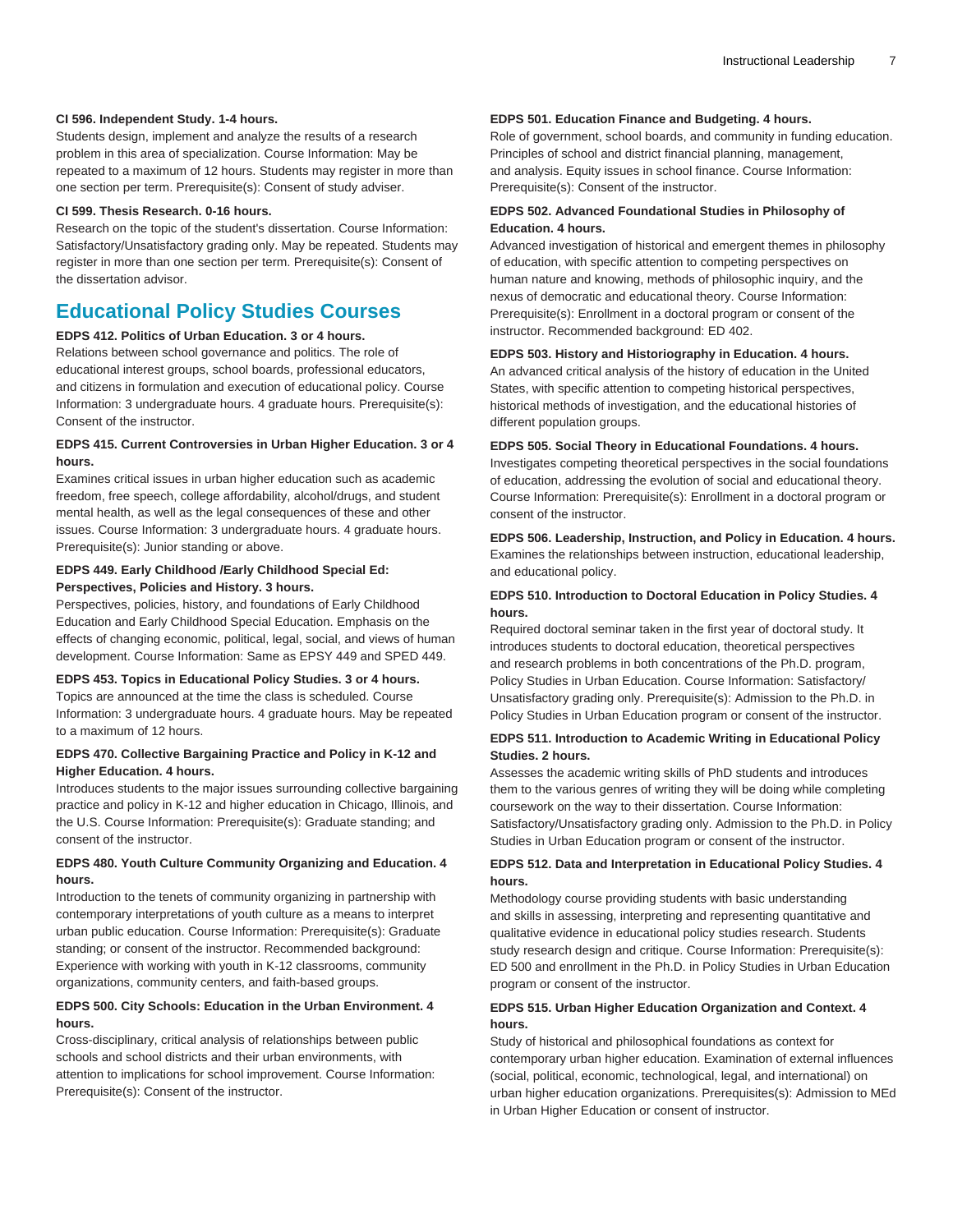# **EDPS 517. Administration and Governance of Urban Higher Education. 4 hours.**

Investigation of structures of governance and administration in urban higher education. Examination of urban colleges and universities as complex organizations, and analysis of theories of leadership, advocacy, and change in urban higher education. Prerequisite(s): Admission to MEd in Urban Higher Education OR consent of instructor.

# **EDPS 518. Students, Diversity, Equity, and Access in Urban Higher Education. 4 hours.**

Exploration of issues related to diversity in urban higher education, equity, and student access and opportunity. Attention to race and ethnicity, gender, socioeconomic class, disability & exceptionality, sexuality, sexual orientation & religion. Prerequisite(s): Admission to MEd in Urban Higher Education OR consent of instructor.

#### **EDPS 519. Student Transitions to College. 4 hours.**

Analysis of student expectations and preparation for college and an examination of how students make the transition to college, structures and initiatives that can support that transition, an impediments to entering and succeeding in college. Prerequisite(s): Admission to MEd in Urban Higher Education OR consent of instructor.

# **EDPS 520. The City as Campus: Community Engagement and Interaction. 4 hours.**

Critical analysis of relationships between urban universities and colleges and their environments and communities, with attention to implications for students, faculty, staff, and administrators. Prerequisite(s): Admission to the MEd in Urban Higher Education or consent of instructor.

# **EDPS 529. Internship in Urban Higher Ed. 1-4 hours.**

Provides on-site coaching, mentoring and classwork to support students' understanding of urban higher education and its challenges and opportunities. Facilities integration of coursework and understanding of leadership and change in higher education. Course Information: May be repeated for a maximum of 8 hours. Prerequisite(s): Admission to MEd in Urban Higher Education OR consent of instructor.

#### **EDPS 530. Seminar, Urban Higher Education in the 21st Century: Ideas and Opportunities. 4 hours.**

Capstone course that brings together prior coursework supporting the academic and professional objectives of each student. Students will demonstrate mastery of content and program learning objectives through a culminating project. Prerequisite(s): EDPS 515 and EDPS 517 and EPSY 516 and EDPS 518; admission to the MEd in Urban Higher Education OR consent of Instructor.

#### **EDPS 535. Human Development for School Leaders. 4 hours.**

Deepens school leaders' understanding of human development across the lifespan, from birth to adult learning in schools; includes attention to differentiated instruction, SpEd inclusion, and ELL learners in all age groups. Course Information: Same as EPSY 535. Prerequisite(s): Consent of the instructor.

# **EDPS 543. The Criminalization of Youth in Urban Schools. 4 hours.**

Using contemporary social theory, this course investigates the disciplining, punishing, and criminalization of youth in urban schools, paying particular attention to the racialized, classed, gendered, and ableist contours of these social processes. Course Information: Prerequisite(s): Consent of the instructor.

# **EDPS 544. Research Design in Educational Policy Studies. 4 hours.**

Alternative research design models and evaluation methodologies; quantitative and qualitative approaches; ethnography; historiography; experimentation and quasi-experimentation; institutional and practitioner research designs and methods. Course Information: Prerequisite(s): Consent of the instructor or admission to the Ph.D. in Policy Studies in Urban Education, or the Ed.D. in Urban School Leadership.

# **EDPS 548. Leading Improvement of Literacy Learning. 4 hours.**

Leadership development to promote effective reading and writing instruction across the curriculum with particular attention paid to effective organizational and instructional strategies for PreK-12 students. Course Information: Same as CI 548. Prerequisite(s): Consent of the instructor.

#### **EDPS 549. Critical Pedagogy: Practice and Theory. 4 hours.**

Examine theory and practice of social justice teaching in schools, including: history liberatory pedagogies, culturally relevant and critical pedagogies, funds of knowledge, critical multiculturalism and anti-racist pedagogy, critical race theory. Course Information: Same as CI 549. Prerequisite(s): Consent of the instructor.

#### **EDPS 550. Improving Education Organizations. 4 hours.**

Introduction to theories, processes and leadership of organizational change in education. Particular emphasis is placed on alternative approaches to organizational change in schools, such as "turnaround" change and continuous improvement. Course Information: Prerequisite(s): Consent of the instructor.

## **EDPS 551. Cycles of Inquiry for Improving Schools. 4 hours.**

Introduces an integrated model of school assessment practices that bridges the gap between internal and external assessment; introduces descriptive statistics, data representation and cycles of inquiry as core drivers of continuous improvement. Course Information: Extensive computer use required. Prerequisite(s): Consent of the instructor.

#### **EDPS 552. Leading Urban Schools. 4 hours.**

Describes the deep structure of conventional and transformational approaches to the principal's role in improving school leadership. Course Information: Prerequisite(s): Consent of the instructor.

#### **EDPS 553. Leading Urban School Systems. 4 hours.**

Leadership and management responsibilities of system-level administrators in urban school districts. Theory and research on system level leadership using case study analysis and field work with system administrators. Course Information: Prerequisite(s): Consent of the instructor.

#### **EDPS 555. Political Economy of Urban Education. 4 hours.**

Politics of urban school policy and practice. Interest groups, school boards, educators, citizens, and governments as political actors. Educational leadership in political context. Course Information: Prerequisite(s): Consent of the instructor.

#### **EDPS 556. Leading Classroom Diagnostics and Interventions. 4 hours.**

Instructional improvement role of educational leaders of urban schools. Human resource development, parent/community support, supportive organizational contexts. Strategic planning, implementation, and evaluation. Course Information: Prerequisite(s): Consent of the instructor.

#### **EDPS 557. Developing Organizational and Leadership Capacity. 4 hours.**

Assessment and development of organizational and leadership capacity in urban schools. Human resource development, parent/community support, supportive organizational contexts. Strategic planning, implementation, and evaluation. Course Information: Prerequisite(s): Consent of the instructor.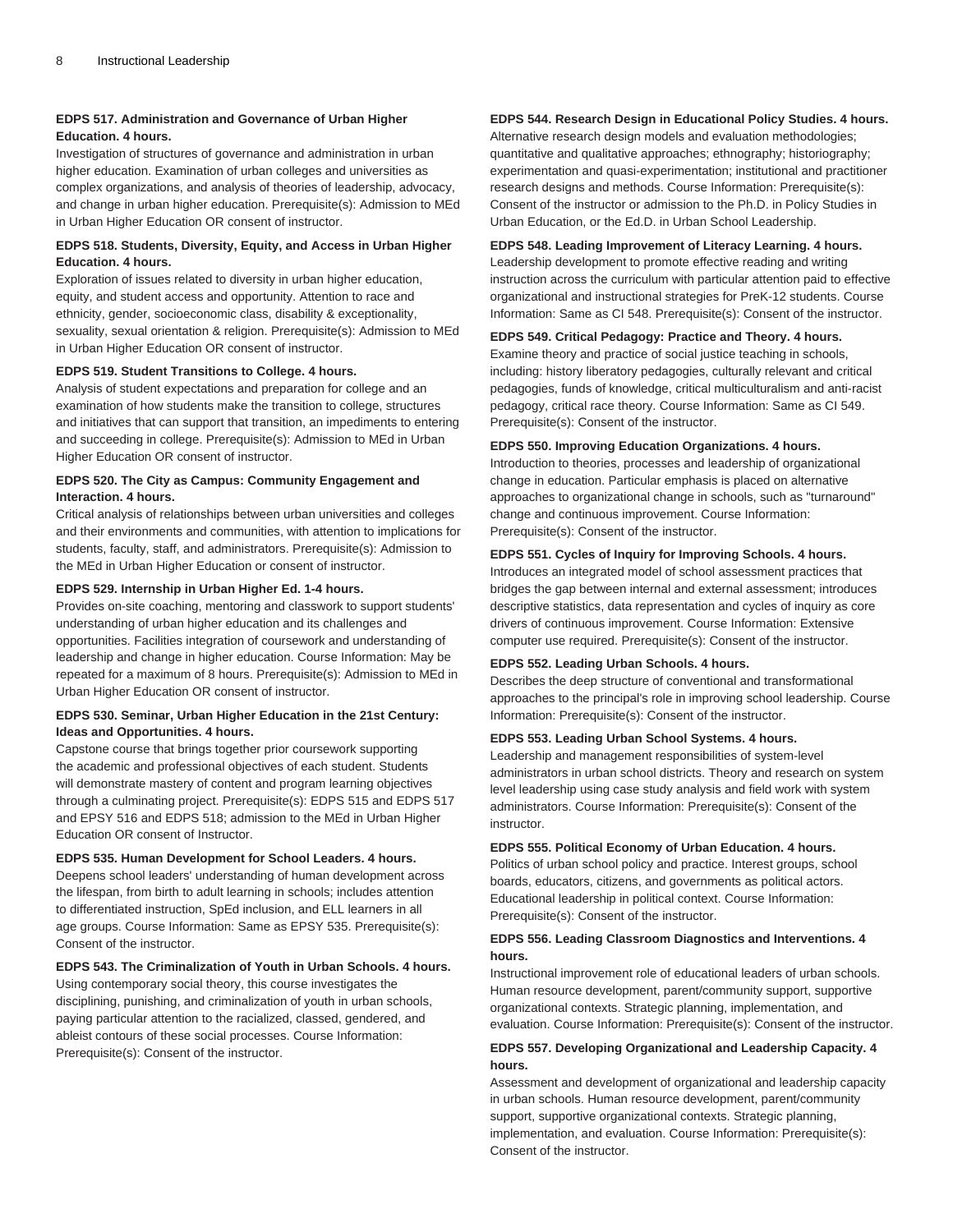#### **EDPS 558. Leading Improvement of Mathematics Learning. 4 hours.**

Leadership understandings that promote high quality mathematics instruction with particular attention to student and adult learning for early childhood, intermediate, middle school and high school levels. Course Information: Prerequisite(s): Consent of the instructor.

#### **EDPS 559. Internship in Education Leadership. 4 hours.**

Provides on-site coaching, mentoring and classwork to support students' entry into Ed.D. residency, facilitates integration of coursework and leadership practices, and intensifies leadership learning throughout the year.Course Information: 4 hours. May be repeated to a maximum of 8 hours. Extensive computer use required. Prerequisite(s): Consent of the instructor. Class Schedule Information: To be properly registered, students must enroll in one Conference and one Practice.

#### **EDPS 563. Politics of Gender, Sexuality, and Education. 4 hours.**

Cross-disciplinary examination of issues related to gender, sexuality, and sexual orientation in education, with critical attention paid to educational policy and practice. Course Information: Same as GWS 563. Prerequisite(s): Consent of the instructor.

#### **EDPS 565. Globalization and Education. 4 hours.**

Examines implications of global economic, political, and cultural processes for educational policies and practices at local and national levels. Course Information: Prerequisite(s): Graduate standing; and consent of the instructor.

# **EDPS 566. Cultural Studies in Education. 4 hours.**

Examines origins, evolution, and current frameworks of cultural studies, with a focus on educational policy and practice. Course Information: Prerequisite(s): Consent of the instructor.

#### **EDPS 567. Economics of Education. 4 hours.**

Introduction to the economics of education. Relates education and income, studies and conditions for efficient production of education, teacher markets and school finance. Course Information: Prerequisite(s): Consent of the instructor.

# **EDPS 568. Education and the Law. 4 hours.**

Legal rights, responsibilities, and authority of students, parents, teachers, administrators, boards, and government units in relation to schools. Legal issues in education policy and practice. Course Information: Prerequisite(s): Consent of the instructor.

# **EDPS 570. Historical and Philosophical Analysis of Education Policy. 4 hours.**

Historical and philosophical research methodology in the study of educational policy. Course Information: Prerequisite(s): Consent of the instructor.

#### **EDPS 571. The Education Policy Process. 4 hours.**

Influences on the processes of educational policy making, adoption and implementation, with a focus on the school leader's role. Course Information: Prerequisite(s): Consent of the instructor.

#### **EDPS 572. Sociology of Education. 4 hours.**

Education as a social institution in interaction with other institutions, such as the economy. Topics include the emergence of national systems of education, purposes of education, inequality and educational reform. Course Information: Same as SOC 572. Prerequisite(s): Consent of the instructor.

# **EDPS 573. Seminar in Education Leadership Practice. 4 hours.**

Budget and finance, strategic planning and decision making, communication, use of data and technology, parent/community relations, student support services. Different sections will focus on schoollevel and system-level administration. Course Information: May be repeated. 4 hours is required for the Illinois Type 75 certificate. Additional hours may be needed for students to satisfy local school system administrator certification requirements (such as Chicago Public School's 1019 requirement). Prerequisite(s): Admission to the Ed.D. in Urban Educational Leadership program and consent of the instructor. Requires concurrent registration in EDPS 559.

#### **EDPS 578. Political Theory and Education Policy. 4 hours.**

Theoretical perspectives on the role of politics in the development of educational policy at the federal, state and local levels. Course Information: Prerequisite(s): Consent of the instructor.

#### **EDPS 579. Organization Theory in Education. 4 hours.**

Organizational effectiveness and organizational improvement in education. Multi-disciplinary and historical perspectives and their application to understanding the nature and function of educational organizations. Course Information: Prerequisite(s): Consent of the instructor.

#### **EDPS 581. Collective Bargaining in Education. 4 hours.**

Role of collective bargaining in governance, function, and improvement of school systems. Models and processes of negotiation, engagement, and conflict resolution. Course Information: Prerequisite(s): Consent of the instructor.

# **EDPS 582. Cultural Pluralism and Education Policy. 4 hours.**

Social philosophical analysis of the theory of cultural pluralism, its relation to the liberal-experimentalist tradition in educational thought; selected equal educational opportunity policies; recent federal and state legislation on multicultural education. Course Information: Prerequisite(s): Consent of the instructor.

## **EDPS 583. Women in Education. 4 hours.**

An overview of girl's and women's educational experiences and placement within the academic structure (as students, professionals and intellectuals). The impact of gender on the realization of educational, economic and social opportunities. Course Information: Same as GWS 583. Prerequisite(s): Consent of the instructor or enrollment in the Ph.D. in Policy Studies in Urban Education program.

#### **EDPS 585. Research Practicum in Educational Leadership. 4 hours.**

Offers Ph.D. Students an opportunity to conduct action research in partnership with school practitioners to address problems of practice in school setting. Course Information: Field work required. Meets eight weeks of the semester. Prerequisite(s): Consent of the instructor.

# **EDPS 586. Practitioner Inquiry for School Leaders. 4 hours.**

Development and application of systems and protocols that support progressive cycles of formative assessment and institutional problemsolving; leadership development strategies for taking these systems to scale. Course Information: May be repeated to a maximum of 8 hours. Extensive computer use required. Prerequisite(s): Consent of the instructor.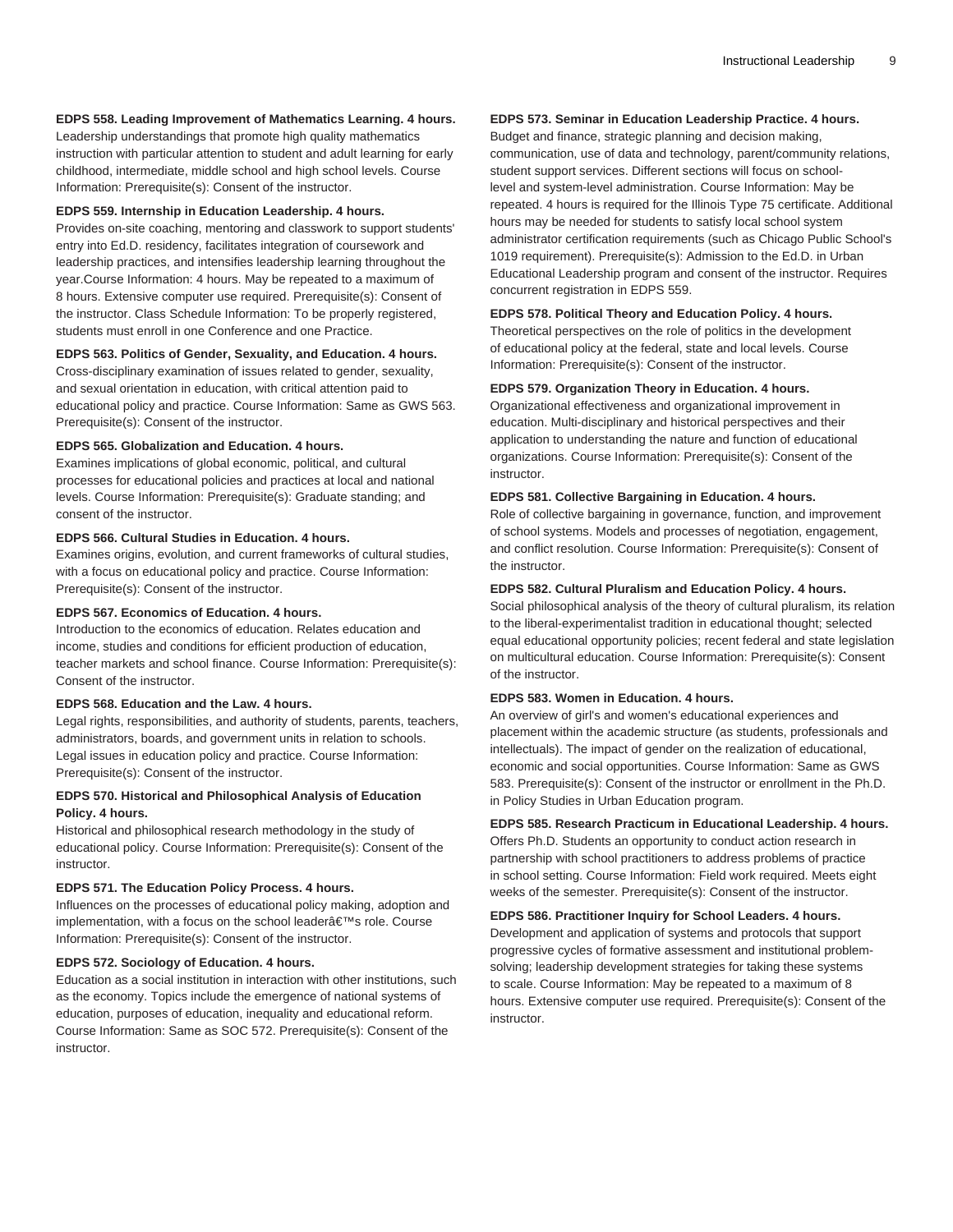# **EDPS 587. Methods of Case Study Research. 4 hours.**

Study and practice in documentary and field research methods of collecting, organizing and integrating educational data for case study. Includes attention to interviewing, observation, ethnography, and historiography. Course Information: May be repeated to a maximum of 8 hours. Students may register in more than one section per term. Prerequisite(s): Consent of the instructor. Class Schedule Information: To be properly registered, students must enroll in one Conference and one Practice.

# **EDPS 588. Critical Race Theory: Race and Racism in Education. 4 hours.**

Examines theories of race and racism in education within the interdisciplinary construct of Critical Race Theory. Course Information: Prerequisite(s): Consent of the instructor.

# **EDPS 589. Administrative and Leadership Theory in Education. 4 hours.**

Introduction to administrative and leadership theory, focusing particularly on issues of leadership and administration in organization context. Applies theory to understanding the effectiveness of leaders and leadership and to contemporary problems.Course Information: Prerequisite(s): Consent of the instructor.

# **EDPS 590. Writing a Qualitative Dissertation. 4 hours.**

Successfully writing a dissertation is the last, and often most challenging part of completing a doctoral degree. This course is designed for students to develop a stronger foundation in academic writing specific to the qualitative dissertation. Course Information: Same as ED 590. Recommended background: ED 502 and ED 505.

# **EDPS 591. Professional Capstone Inquiry. 1-8 hours.**

Students design, implement, and analyze results of a research problem in this area of specialization. Completed study is reviewed by faculty. Course Information: Satisfactory/Unsatisfactory grading only. May be repeated to a maximum of 12 hours. Prerequisite(s): Consent of studentâ €™s doctoral advisor.

## **EDPS 592. Professional Career Training in Education Policy Studies. 1-4 hours.**

Faculty supervised training through university teaching, research or fieldbased practice. Course Information: May be repeated to a maximum of 20 hours. Prerequisite(s): Consent of the instructor and approval of the Department Chairperson.

#### **EDPS 593. Doctoral Research Project. 1-8 hours.**

Students design, implement, and analyze results of a research problem in this area of specialization. Completed study is reviewed by faculty. Course Information: May be repeated to a maximum of 8 hours. Prerequisite(s): Consent of the instructor.

# **EDPS 594. Special Topics in Educational Policy. 4 hours.**

Exploration of an area not covered in existing course offerings. Topics vary. Course Information: May be repeated to a maximum of 12 hours. Students may register in more than one section per term. Prerequisite(s): Consent of the instructor.

# **EDPS 596. Independent Study in Educational Policy Studies. 1-4 hours.**

Students carry out independent study in Educational Policy Studies under the direction of a faculty member. Course Information: May be repeated to a maximum of 12 hours. Students may register in more than one section per term. Prerequisite(s): Consent of the advisor and the Department Chairperson.

# **EDPS 599. Dissertation and Thesis Research in Educational Policy Studies. 0-16 hours.**

Research on the topic of the student's dissertation. Course Information: Satisfactory/Unsatisfactory grading only. May be repeated. Students may register in more than one section per term. Prerequisite(s): Consent of the dissertation advisor.

# <span id="page-9-0"></span>**Educational Psychology Courses**

# **EPSY 400. Print-based Instructional Materials: Design and Development. 3 hours.**

Focuses on the design and development process for creating and presenting print-based instructional materials for various learning contexts, to include basic analysis, design, layout, and development guidelines. Course Information: Extensive computer use required. Prerequisite(s): EPSY 380.

#### **EPSY 405. Educational Assessment and Evaluation. 3 hours.**

Design, administration and scoring of assessments and evaluations useful in educational contexts for measuring different types of learning, program and developmental outcomes, from simple to complex. Course Information: Prerequisite(s): EPSY 255; or junior standing or above; or consent of the instructor.

#### **EPSY 413. Youth Development Colloquium. 1 hour.**

Focuses on current issues and trends in the field of youth development. Course Information: Satisfactory/Unsatisfactory grading only. May be repeated. Prerequisite(s): Junior standing or above.

#### **EPSY 414. Developing Programs For Youth. 3 hours.**

Survey, evaluation, and development of models and programs designed to facilitate growth, development and learning for diverse youth. Specific focus will be on planning programs for youth (ages 10 - 25). Course Information: Previously listed as CI 416. Prerequisite(s): Consent of the instructor or enrollment in the Youth Development Program.

# **EPSY 415. Fieldwork in Human Development and Learning in Urban Contexts. 3 hours.**

Experience working with programs that foster the developmental needs of young people in urban contexts. Students will design, implement and evaluate programs that promote personal development and independent action among youth. Course Information: May be repeated to a maximum of 6 hours. Previously listed as CIE 415. Field work required. Prerequisite(s): EPSY 363; and junior standing or above. Recommended background: EPSY 414. Class Schedule Information: To be properly registered, students must enroll in one Lecture-Discussion and one Practice.

**EPSY 416. Systematic Approaches to Program Quality. 3 hours.** An overview of theories and practical methods in exploring the interrelated system of program development, quality implementation, and evaluation. Relevant for those working in diverse settings and with diverse youth. Course Information: Recommended background: coursework in psychology or educational psychology. Prerequisite(s): EPSY 363 or EPSY 414; or junior standing or above; or consent of the instructor.

# **EPSY 420. Advanced Social Development of Children in an Urban Context. 3 or 4 hours.**

Examines some general principles of children $\hat{a} \in \text{TMs}$  (3-14 years old) social development and socialization and the applicability of these principles for urban-dwelling children. Course Information: Same as PSCH 420. 3 undergraduate hours. 4 graduate hours.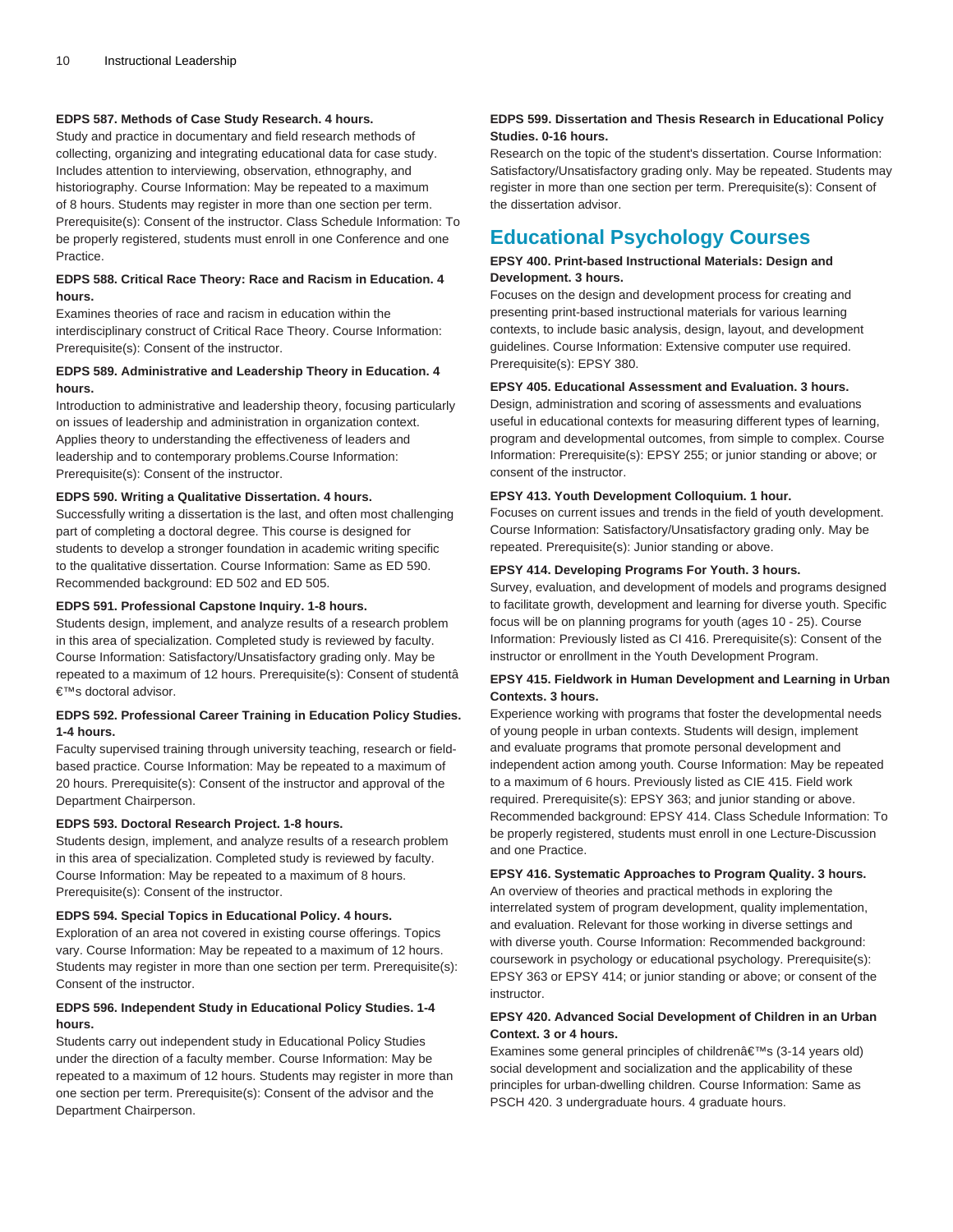# **EPSY 424. Family Diversity and Film: A Resilience Framework. 3 hours.**

Examines diverse families through the use of films as "case studies." Using classic/contemporary films that depict multiple family structures, social-classes, and experiences within families, the internal dynamics of family life are explored. Course Information: Extensive computer use required. Prerequisite(s): EPSY 100; or consent of the instructor. Recommended Background: EPSY 100 and SOC 100 and PSCH 100.

# **EPSY 426. Development, Health and Wellness: Conception to age 8. 4 hours.**

Focuses on the developmental processes in cognitive, social/emotional, language, and physical domains. Special consideration will be given to the interaction:health, wellness, social, cultural, and interpersonal environments of children. Course Information: Previously listed as EPSY 526. Field work required. Prerequisite(s): EPSY 255; and senior standing or above. Class Schedule Information: To be properly registered, students must enroll in one Lecture-Discussion and one Practice.

# **EPSY 429. Constructivist Approaches to Development: Piaget and Vygotsky. 3 hours.**

Piaget's and Vygotsky's theories of development of knowledge. Empirical and logico-mathematical forms of knowledge. Thought and action. Thought and language. Course Information: Same as PSCH 429. Prerequisite(s): EPSY 255 or EPSY 426 or ED 422; and senior standing or above; or consent of the instructor.

# **EPSY 430. Interactive Online Instruction: Design and Development. 3 hours.**

Focuses on the design and development process for creating interactive e-learning for various learning contexts. Course Information: Extensive computer use required. Prerequisite(s): EPSY 380.

# **EPSY 440. Engaging Multimedia Instruction: Design and Development. 3 hours.**

Focuses on the design and development of interactive instructional animations that may stand-alone or be integrated as part of a learning program. Course Information: Extensive computer use required. Prerequisite(s): EPSY 380.

# **EPSY 446. Characteristics of Early Adolescence. 3 hours.**

Physiological, social, emotional and cognitive development of early adolescence. The relationship between these developmental characteristics and success in the middle grades. Course Information: Same as PSCH 423. Prerequisite(s): Admission to a program in psychology or education; or approval of the College of Education or consent of the instructor, EPSY 210 or EPSY 255 or ED 421 or ED 422.

# **EPSY 449. Early Childhood/Early Childhood Special Education: Perspectives, Policies and History. 3 hours.**

Perspectives, policies, history, and foundations of Early Childhood Education and Early Childhood Special Education. Emphasis on the effects of changing economic, political, legal, social, and views of human development. Course Information: Same as SPED 449 and EDPS 449.

# **EPSY 450. Assessment and Evaluation of Learning Outcomes and Instructional Products. 3 hours.**

Designed to develop knowledge and skills in systematically evaluating student learning and instructional technology product outcomes related to program goals and standards. Course Information: Extensive computer use required. Prerequisite(s): EPSY 380.

# **EPSY 451. Staff Management and Human Relations for Leaders in Early Childhood Education. 3 hours.**

Designed for directors, supervisors and managers in early childhood programs. Focuses on the administrator's role in staff development and human relations, including recruitment, hiring, retaining, training, support and evaluation of personnel.

# **EPSY 452. Legal, Fiscal and Program Management for Leaders in Early Childhood Education. 3 hours.**

Provides students with opportunities to learn and apply current theories of administration in order to improve their skills in managing early childhood education programs.

# **EPSY 453. Educational Programming and Community Relations for Leaders in Early Childhood Education. 3 hours.**

Designed for directors and managers in early childhood programs. Focuses on development and implementation of a program philosophy, curriculum for typically and atypically developing children; and promoting a positive image to the public.

# **EPSY 461. Seminar and Fieldwork in Human Development and Learning. 3 hours.**

The culminating course for students in the Child and Youth Development and Early Childhood Education concentration of the Human Development and Learning BA program. Students have opportunities to bridge theory and research with professional practice. Course Information: Field work required. Prerequisite(s): ECE 426 and ECE 427 and ECE 455 and ECE 456 or equivalent. For CYD concentration: EPSY 385, 420, 445, 414 or equivalent. Class Schedule Information: To be properly registered, students must enroll in one Lecture and one Practice.

# **EPSY 465. Understanding Students with High Incidence Disabilities. 3 hours.**

Uses major theoretical frameworks of human development to examine the characteristics and development of students with high incidence disabilities, ages 3-21. Course Information: Same as SPED 465. Field work required. Class Schedule Information: To be properly registered, students must enroll in one Lecture-Discussion and one Practice.

# **EPSY 466. Language Development, Diversity, and Disabilities. 3 hours.**

Theory and research on language development in children with disabilities, in the context of typical development. Models for language assessment and intervention. Course Information: Same as SPED 466.

# **EPSY 467. Understanding Students With Low Incidence Disabilities. 3 hours.**

Explores characteristics and development of children and youth with low incidence disabilities, ages 3-21, as well as how schools address their instructional needs. Course Information: Same as SPED 467.

# **EPSY 471. Facilitating Healthy Development in the Context of Trauma. 3 hours.**

Examines the impact of trauma on youth and ways to facilitate healthy development among youth who have experienced trauma. Course Information: Prerequisite(s): EPSY 100 or PSCH 100 or EPSY 255 or EPSY 256 or EPSY 363; or graduate standing.

# **EPSY 472. Justice, Discipline, and Human Development and Learning. 3 hours.**

Explores several disciplinary frameworks and how these frameworks affect human development and learning and how structural oppression is connected to discipline disparities across a variety of contexts (e.g., school-to-prison pipeline). Course Information: Prerequisite(s): EPSY 100 or PSCH 100 or EPSY 255 or EPSY 256 or EPSY 257 or EPSY 363; and graduate standing.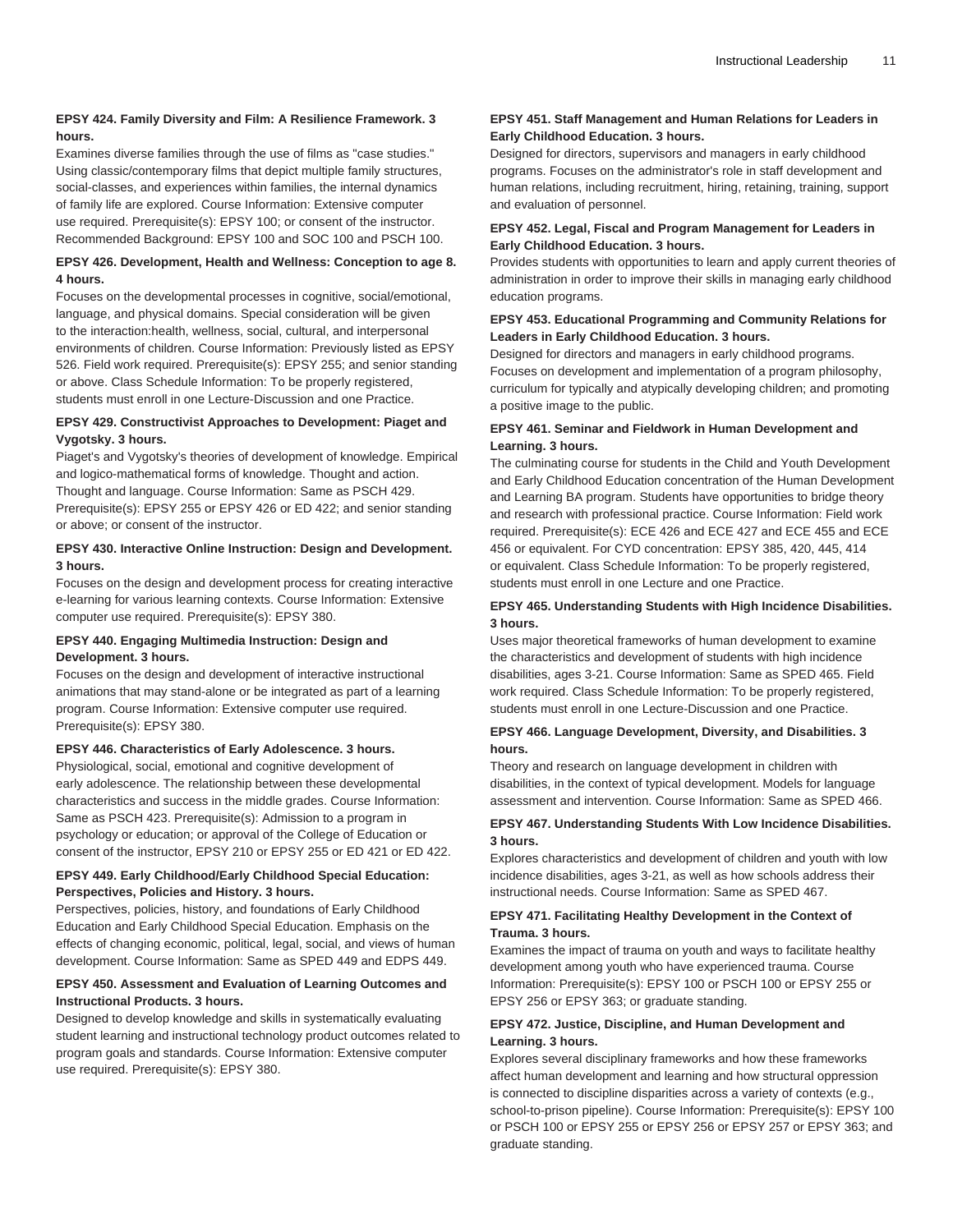# **EPSY 482. Collaborating with Families, Community, and Professionals. 3 hours.**

Explores the dynamics of professional collaboration with families, addressing characteristics, structures, and processes of collaboration for children and youth with and without disabilities. Course Information: Same as SPED 482. Previously listed as EPSY 582. Field work required. Class Schedule Information: To be properly registered, students must enroll in one Lecture-Discussion and one Practice.

#### **EPSY 494. Topics in Educational Psychology. 1-4 hours.**

Seminar on a pre-announced topic focusing on methodology, research and educational implications of recent models of learning, problem solving, and thinking. Course Information: May be repeated to a maximum of 12 hours. Prerequisite(s): Consent of the instructor.

#### **EPSY 496. Independent Study. 1-4 hours.**

Students carry out independent study under the direction of educational psychology faculty member. Course Information: Prerequisite(s): Junior standing or above; and consent of the instructor.

# **EPSY 500. Proseminar in Educational Psychology I: Socialization into The Field. 2 hours.**

Socializes students into Educational Psychology, and covers professional development (e.g., importance of CV, presenting at a conference, IRB, grant proposals), and areas of emphasis (e.g., learning, assessment, statistics, measurement). Course Information: Same as PSCH 550. Satisfactory/Unsatisfactory grading only. Prerequisite(s): Admission to the Ph.D. in Educational Psychology or Education programs; or consent of the instructor.

# **EPSY 501. Theories of Educational Psychology. 4 hours.**

Covers critical theories that drive the research and practice of educational psychology, including theories and research that pertain to student achievement, motivation, beliefs, assessments, teaching, and learning across the life span. Course Information: Same as PSCH 551. Prerequisite(s): EPSY 500 and admission to the Ph.D. in Education program or the Ph.D. in Psychology program; or consent of the instructor.

#### **EPSY 502. Social Psychology of Education. 4 hours.**

Social psychological factors influencing academic and social outcomes in schools. Achievement motivation, peer relations, social values in relation to student characteristics and school practice. Course Information: Same as PSCH 517. Prerequisite(s): Admission to the Ph.D. in Education program or the Ph.D. in Psychology program; or consent of the instructor.

**EPSY 503. Essentials of Quantitative Inquiry in Education. 4 hours.** Introduces theory and assumptions behind parametric statistics. Also provides hands-on experience in conducting basic quantitative research (t-test, correlation, regression, analysis of variance). Course Information: Same as ED 503. Prerequisite(s): Admission to the Ph.D. in Education program or consent of the instructor.

# **EPSY 505. Advanced Analysis of Variance and Multiple Regression. 4 hours.**

Detailed coverage of the principles of ANOVA models, multiple correlation, and multiple regression techniques as tools for the analysis and interpretations of educational and behavioral science data. Course Information: Extensive computer use required. Prerequisite(s): EPSY 503; or consent of the instructor. Class Schedule Information: To be properly registered, students must enroll in a Lecture/Discussion and a Laboratory/Discussion.

# **EPSY 507. Approaches to Analyzing Rating Data. 1-4 hours.**

An introduction to various statistical approaches for detecting rater effects and monitoring rater performance. Course Information: Extensive computer use required. Prerequisite(s): ED 501 and ED 503 or the equivalent; or consent of the instructor. Recommended background: EPSY 504 and EPSY 505 and EPSY 506 and EPSY 512 and EPSY 546; and EPSY 547.

# **EPSY 508. Proseminar in Educational Psychology II: Discourses in the Field. 3 or 4 hours.**

Covers proper scientific writing, including the process of scientific argumentation, crafting research questions and ideas, how to write all components of a scientific article, dissertation, conference presentations, and grant proposal. Course Information: Prerequisite(s): ED 503 and ED 505 and ED 506 and enrollment in the PhD program in Educational Psychology or approval of instructor. Recommended background: ED 502.

#### **EPSY 509. Research Design in Education. 4 hours.**

Emphasis is placed on discriminating theoretical and program evaluation research, distinguishing the parts of the study, and designing a research proposal. Course Information: Prerequisite(s): Admission to a graduate program.

# **EPSY 516. Institutional Research, Data, and Evaluation in Urban Higher Education. 4 hours.**

Intro to institutional research, data collection and usage. Emphasis on evaluating and using data in institutional practices, including strategic planning, assessment, accreditation, financial planning, budgeting, enrollment management and learning. Prerequisite(s): Admission to MEd in Urban Higher Education OR consent of instructor.

#### **EPSY 517. Seminar in Urban Youth Development. 4 hours.**

In-depth analysis of topics and issues in the field of youth development and its relation to youth program development, with special attention to the urban context. Course Information: Previously listed as CIE 517. Prerequisite(s): Consent of the instructor.

#### **EPSY 518. Introduction to Professional Practice in Urban Youth Development. 3 hours.**

Students will be engaged in bridging theory and research to their professional practice with young people in an urban context. The first in a two-course sequence. Course Information: Prerequisite(s): EPSY 517. Recommended background: EPSY 414 and EPSY 416. Class Schedule Information: To be properly registered, students must enroll in one Lecture-Discussion and one Practice.

# **EPSY 519. Curriculum, Instruction and Assessment in Early Primary Grades. 5 hours.**

Language arts, mathematics, science, social studies and fine arts curriculum development and instruction in the primary grades. Course Information: Prerequisite(s): EPSY 429 and EPSY 520; and consent of the instructor. Class Schedule Information: To be properly registered, students must enroll in one Lecture-Discussion and one Practice.

# **EPSY 520. Introduction to Curriculum and Practice in Early Childhood Education. 6 hours.**

Focuses on creating curriculum, designing learning environments, curriculum and instruction, and developing sensitive and responsive interactions with young children (ages birth- 8) in community and schoolbased settings. Course Information: Field work required. Prerequisite(s): EPSY 426 or ED 422; and consent of the instructor. Class Schedule Information: To be properly registered, students must enroll in one Lecture-Discussion and one Practice.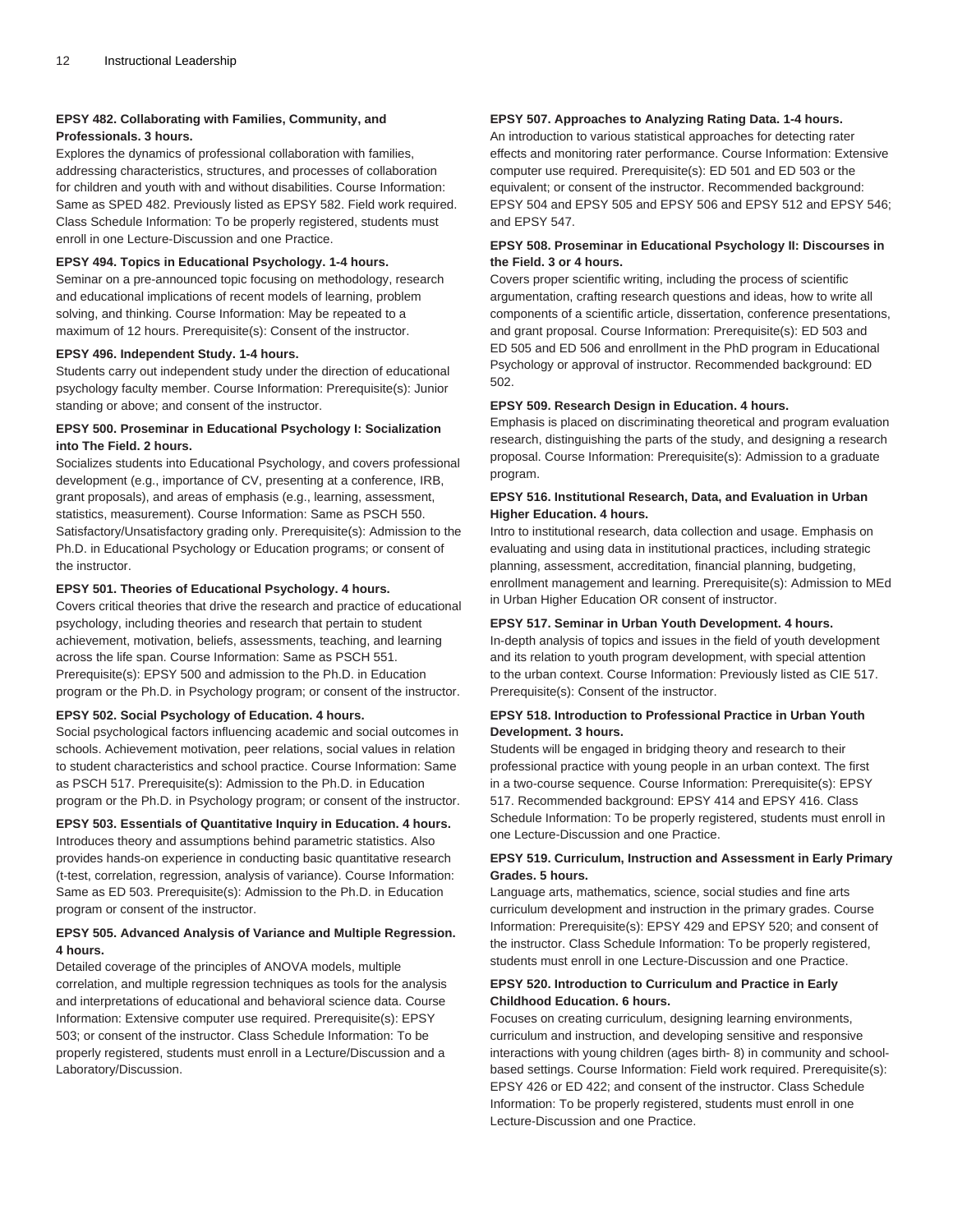# **EPSY 521. Student Teaching in Early Childhood Education. 1-12 hours.**

Required course for students opting to add an initial PEL with endorsements in ECE and ECSE. The course focuses on planning, curriculum, instruction, assessment and collaborating with families and staff. Course Information: Field work required. Meets Illinois State requirement for PEL with endorsements in ECE and ECSE by providing supervised student teaching experiences. Prerequisite(s): Grade of B or better in EPSY 520; and consent of the instructor. Recommended Background: Candidacy in PEL program. Co-requisites: Requires concurrent registration in EPSY 523.

# **EPSY 522. Internship in Early Childhood. 0-12 hours.**

Instructional methods in curricula in Early Childhood Education. Course Information: May be repeated. Full-time fieldwork required in early childhood education classroom. Prerequisite(s): Consent of the instructor. Class Schedule Information: To be properly registered, students must enroll in one Lecture-Discussion and one Practice.

# **EPSY 523. Advanced Curriculum and Practice in Early Childhood Education. 3 hours.**

This is a required course for students opting to add an initial PEL with endorsements in ECE and ECSE. The course focuses on planning, curriculum, instruction, assessment, and collaborating with families and staff. Course Information: Prerequisite(s): Grade of B or better in EPSY 520. Co-requisites: Requires concurrent registration in EPSY 521.

#### **EPSY 525. Advanced Adolescent Development. 3 hours.**

Examines current theory and research on physiological, intellectual, emotional, and social development during the adolescent years. Examines relationship amongst individual, interpersonal, and contextual factors related to adolescent development. Course Information: Prerequisite(s): EPSY 446 or EPSY 502 or ED 421 or ED 422 or ED 445; or consent of the instructor. Recommended background: Coursework in Educational Psychology or Psychology.

# **EPSY 528. Advanced Professional Practice in Urban Youth Development II. 4 hours.**

Students will be engaged in implementing their designed field work project in an urban youth development organization. The second in a two-course sequence. Course Information: Field work required. Prerequisite(s: EPSY 517 and EPSY 518. Recommended background: EPSY 414 and EPSY 416. Class Schedule Information: To be properly registered, students must enroll in one Lecture-Discussion and one Practice.

#### **EPSY 530. Achievement Motivation. 4 hours.**

The psychology of achievement motivation will be explored from the perspectives of personality, social, and educational psychology. Course Information: Same as PSCH 525. Prerequisite(s): Graduate standing in education or psychology or consent of the instructor.

#### **EPSY 531. Gender, Sexuality, and Adolescent Development. 4 hours.**

Focuses on the development of gender and sexuality in adolescence, the ways in which this development impacts growth in other areas, and the impact that social, contextual, and cultural factors have on these processes. Course Information: Prerequisite(s): Consent of the instructor. Class Schedule Information: To be properly registered, students must enroll in one Lecture-Dicusssion and one Discussion.

# **EPSY 535. Human Development for School Leaders. 4 hours.**

Deepens school leaders' understanding of human development across the lifespan, from birth to adult learning in schools; includes attention to differentiated instruction, SpEd inclusion, and ELL learners in all age groups. Course Information: Same as EDPS 535. Prerequisite(s): Consent of the instructor.

# **EPSY 542. Advanced Qualitative Data Analysis. 4 hours.**

Explores methods of computer-assisted inductive coding for qualitative data analysis and the design of qualitative research. Course Information: Same as ED 542. Extensive computer use required. Laptop required. Prerequisite(s): ED 502 or equivalent.

# **EPSY 543. Advanced Analysis of Variance in Educational Research. 4 hours.**

A continuation of the topics covered in introductory statistics. Focuses on experimental design and analysis of variance (ANOVA) techniques as tools for analysis and interpretation of educational and behavior science Data. Course Information: Previously listed as EPSY 563. Prerequisite(s): EPSY 503.

#### **EPSY 546. Educational Measurement. 4 hours.**

Contemporary models for the analysis of data arising from multiple-choice tests, rating-scale questionnaires, or experts' judgments of examinee performance. Test equating is also covered. Course Information: Prerequisite(s): ED 501, and ED 503 or EPSY 503 or the equivalent or consent of the instructor.

# **EPSY 547. Multiple Regression in Educational Research. 4 hours.** Introduction to multiple correlation and regression techniques as tools for the analysis and interpretation of educational and behavioral science data. Course Information: Prerequisite(s): EPSY 503.

# **EPSY 550. Rating Scale and Questionnaire Design and Analysis. 4 hours.**

Development and administration of rating scales and questionnaires, analysis of data, and reporting of results. The focus is on rating scales. Course Information: Previously listed as EPSY 504. Extensive computer use required. Prerequisite(s): EPSY 503 or the equivalent or consent of the instructor.

# **EPSY 551. Item Response Theory/Rasch Measurement. 4 hours.**

Statistical inference with item response theory models, useful to measure an individual's performance on a test or questionnaire. Models include parametric, non-parametric, unidimensional, multidimensional, and cognitive. Course Information: May be repeated for a maximum of 8 hours. Previously listed as EPSY 506. Extensive computer use required. Prerequisite(s): EPSY 503 and EPSY 546 or the equivalent. Graduate or professional standing required or consent of the instructor.

#### **EPSY 553. Assessment for Teachers. 4 hours.**

Plan, construct, administer, score, and report on classroom assessments that measure a wide variety of learning outcomes, from simple to complex; select and use standardized achievement tests; developing defensible grading procedures. Course Information: Prerequisite(s): EPSY 421 and EPSY 422; or consent of the instructor.

#### **EPSY 560. Educational Program Evaluation. 4 hours.**

An introduction to concepts, approaches, techniques, and practices of educational program evaluation. Students work toward acquiring knowledge and skills to plan and conduct evaluations of programs, projects, curriculum and institutions. Course Information: Prerequisite(s): EPSY 503; or consent of the instructor.

#### **EPSY 561. Assessment for Measurement Professionals. 4 hours.**

Plan, construct, administer, score, and report on classroom assessment; select and use standardized achievement tests; develop defensible grade procedures; measure issues in classroom assessment; validity and reliability of classroom assessments. Course Information: Prerequisite(s): ED 421 and ED 422; or consent of the instructor.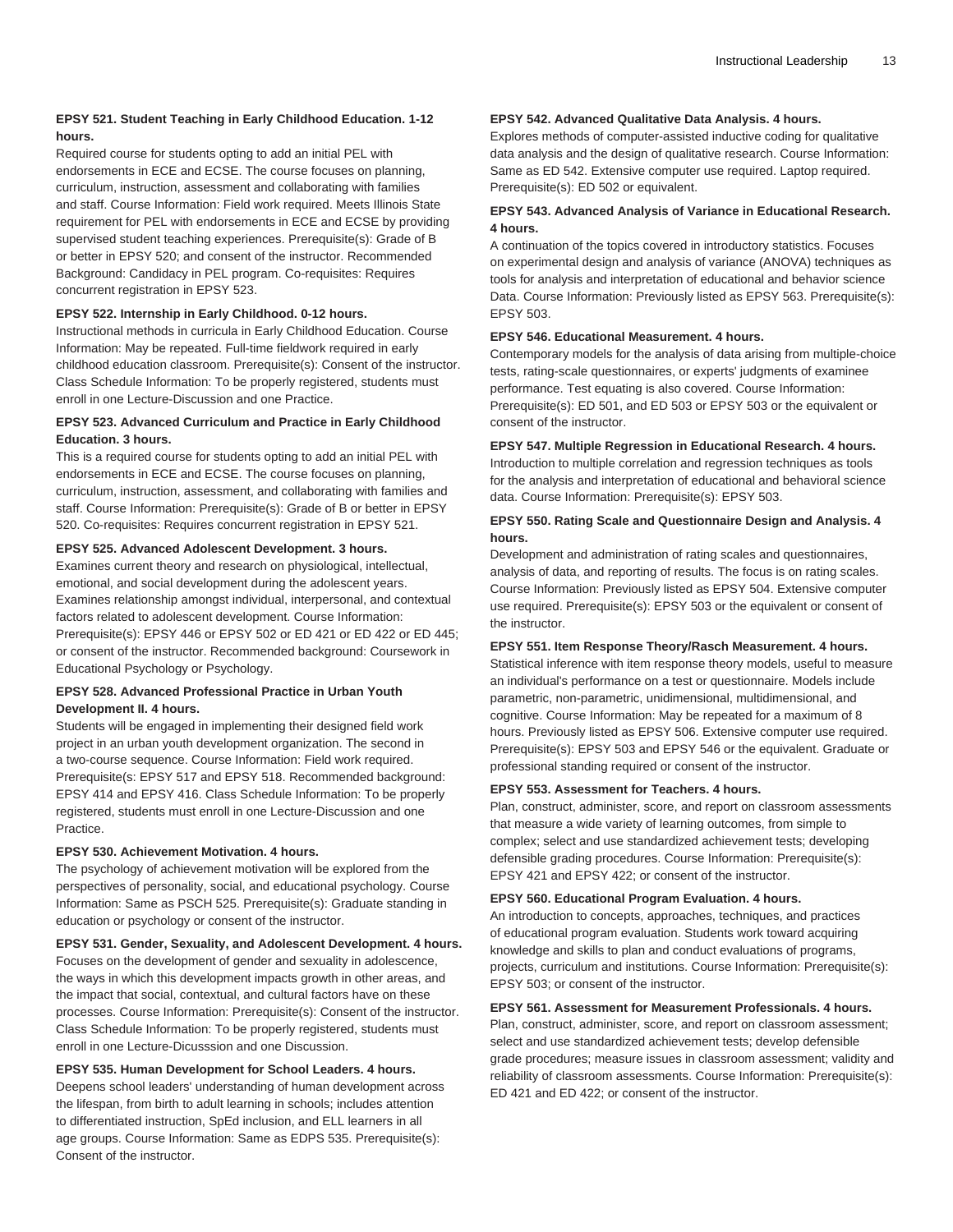# **EPSY 562. Large-Scale Testing. 4 hours.**

An introduction to large-scale assessments, including planning, constructing, administering, scoring, and reporting on large-scale tests. Course Information: Prerequisite(s): EPSY 503 or the equivalent; or consent of the instructor. Recommended background: EPSY 553 or EPSY 561. Prior experience in designing, administering, scoring, and/or reporting on large-scale tests.

#### **EPSY 583. Multivariate Analysis of Educational Data. 4 hours.**

Multivariate analysis: data screening, multivariate analysis-variance (MANOVA), multivariate analysis of covariance (MANCOVA), discriminant function analysis (DFA), profile analysis (PA), principal component analysis (PCA), EFA, CFA and SEM. Course Information: Prerequisite(s): EPSY 505 or EPSY 547 or EPSY 563.

#### **EPSY 584. Hierarchical Linear Models. 4 hours.**

Parametric and semiparametric approaches to hierarchical linear modeling, for the analysis of continuous and categorical multivariate data. These approaches extend on classical linear regression analysis. Course Information: Previously listed as EPSY 512. Extensive computer use required. Prerequisite(s): EPSY 546 or EPSY 547 or EPSY 543; and graduate or professional standing; or consent of the instructor or equivalent.

#### **EPSY 585. Non-Parametric Modeling. 4 hours.**

Contemporary nonparametric and semiparametric models that make minimal assumptions about the data-generating process, in order to permit more accurate conclusions in data analysis. Course Information: Previously listed as EPSY 514. Prerequisite(s): EPSY 546 or EPSY 547 or EPSY 543; and graduate or professional standing; or consent of the instructor or equivalent.

#### **EPSY 586. Theory of Statistics. 4 hours.**

The foundations of statistical analysis and probability modeling, including probability theory, parameter estimation, axioms and principles of rational decision-making, and large-sample theory. Course Information: Previously listed as EPSY 510. Prerequisite(s): EPSY 546 or EPSY 547 or EPSY 543; and graduate or professional standing; or consent of the instructor or equivalent.

# **EPSY 593. Ph.D. Research Project. 1-8 hours.**

Students design, implement, and analyze results of a research problem in this area of specialization. Completed study is reviewed by faculty. Course Information: May be repeated to a maximum of 8 hours. Prerequisite(s): Admission to the Ph.D. in Education program.

#### **EPSY 594. Special Topics in Educational Psychology. 1-4 hours.**

Seminar on a preannounced topic focusing on methodology, research, and educational implications of recent models of learning, problem solving, and thinking. Course Information: May be repeated to a maximum of 12 hours. Prerequisite(s): ED 421 and ED 422, or consent of the instructor.

# **EPSY 596. Independent Study. 1-4 hours.**

Students carry out independent study in educational psychology under the direction of a faculty member. Course Information: May be repeated to a maximum of 12 hours. Students may register in more than one section per term. Prerequisite(s): ED 490 or the equivalent, and consent of the advisor and instructor.

# **EPSY 598. Masters Research. 0-16 hours.**

Research on the topic of the student's Master's thesis. Course Information: May be repeated to a maximum of 8 hours. Prerequisite(s): Consent of the thesis instructor.

#### **EPSY 599. Thesis Research. 0-16 hours.**

Research on the topic of the student's dissertation. Course Information: Satisfactory/Unsatisfactory grading only. May be repeated. Students may register in more than one section per term. Prerequisite(s): Consent of the dissertation advisor.

# <span id="page-13-0"></span>**Education Courses**

**ED 402. Philosophy of Education and Urban School Policy. 3 hours.** Selected social and education philosophies and their impact on urban school curriculum design, school organization and control.

**ED 403. Policy Issues in the History of American Education. 3 hours.** Political, economic, and cultural influences shaping the development of American education policy; emphasis on issues of education theory and practice in their historical settings.

# **ED 410. Capstone Inquiry on Critical Issues in Education. 3 hours.** Students design and complete projects connected to an educational issue, challenge, or theme. Includes discussion of critical educational issues from cross-disciplinary perspectives. Designed to be a culminating experience. Course Information: Extensive computer use required. Prerequisite(s): Prior College of Education coursework and consent of instructor.

# **ED 416. Practical Inquiry I: Teacher Competencies and Performance-Based Assessment. 3 hours.**

Introduction to examining teaching through practitioner inquiry, including teacher performance assessment, as a way of learning to teach and beginning a lifelong process of professional development.

# **ED 417. Practical Inquiry II: Teacher Competencies and Performance-Based Assessment. 3 hours.**

A developing examination of teaching through practitioner inquiry, including teacher performance teacher assessment, as a way of learning to teach and fostering a lifelong process of professional development.

# **ED 421. Advanced Educational Psychology. 3 hours.**

Examines current theory and research on the teaching-learning process with particular attention to general learning and curriculum-relevant problem solving skills. Course Information: Prerequisite(s): EPSY 210; or graduate standing.

# **ED 422. Advanced Developmental Psychology and Educational Processes. 3 hours.**

Focuses on cognitive and social development from birth to early adolescence. Examines relations between development, learning, and educational processes. Course Information: Same as PSCH 422. Prerequisite(s): PSCH 100 and any one from EPSY 210, PSCH 259, PSCH 320 and consent of the instructor; or graduate standing.

# **ED 424. Social and Emotional Learning: Research, Practice, and Policy. 3 or 4 hours.**

Research, theory, educational practices, and federal/state policies that promote the social, emotional, and academic competence of students who are in preschool, middle school, or high school. Course Information: Same as PSCH 424. 3 undergraduate hours. 4 graduate hours. Prerequisite(s): PSCH 343 or equivalent; or consent of the instructor. Recommended background: Experience working with children or adolescents.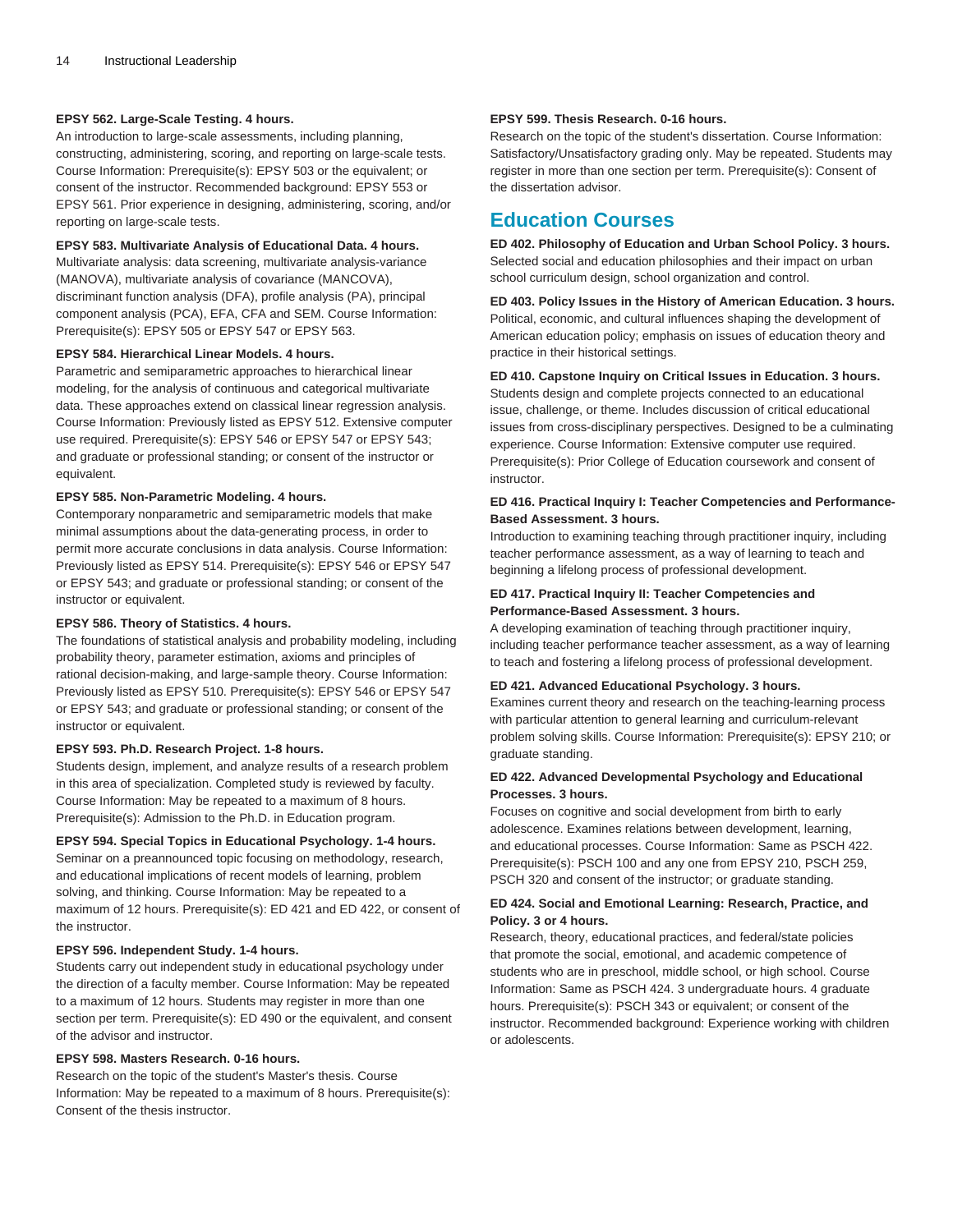# **ED 425. Curriculum, Instruction, and Assessment in the Urban Secondary Classroom. 4 hours.**

Developing professional practice that meets the diverse learning needs of students from different backgrounds and experiences. Course Information: Previously listed as ED 330. Field experience in urban schools is required. Prerequisite(s): Admission to an approved teacher licensure program in secondary education, and ED 200, ED 210 and SPED 410 , and consent of the instructor and Council of Teacher Education. Class Schedule Information: To be properly registered, students must enroll in one Lecture-Discussion and one Practice.

#### **ED 430. Curriculum and Teaching. 3 hours.**

Introduction to curriculum and teaching as areas of inquiry; implications of these areas of inquiry for educational practice; related contemporary problems and issues. Course Information: Credit is not given for ED 430 if the student has credit for CI 428. Prerequisite(s): Admission to graduate study in Education, or consent of the instructor.

#### **ED 431. Improving Learning Environments. 3 hours.**

Analysis of structural, normative, and social dimensions of learning environments and their relationships to student learning. Exploration of change processes to improve those environments. Course Information: Prerequisite(s): Graduate standing or consent of the instructor.

# **ED 432. Instruction and Assessment in the Urban Secondary Classroom. 5 hours.**

Learning to teach, how to plan for diverse learners, design differentiated instruction, assess student learning and develop classroom discipline. Course Information: Field experience in urban schools is required. Prerequisite(s): Completion of education core courses in Graduate Teacher Certification Program: Ed 402 or ED 403 and ED 445. Class Schedule Information: To be properly registered, students must enroll in one Lecture-Discussion and one Practice.

# **ED 445. Adolescence and the Schools. 3 hours.**

Physiological, intellectual, and social development of adolescence. Relations between aspects of adolescent development and the academic and social demands of secondary schools. Course Information: Prerequisite(s): EPSY 210, or the equivalent, or graduate standing.

#### **ED 450. Pre-Student Teaching in the Urban Elementary Classroom, Fieldwork III: Arts, Health, and Physical Ed. 1-12 hours.**

This pre-student teaching experience immerses teacher candidates in classrooms in a supervised experience of learning to teach; and develop effective practices with an emphasis in arts, health and physical education. Course Information: May be repeated. Field work required. Field work: total of 180 hours, coordinated by the program director and in collaboration with field instructors. Prerequisite(s): Senior standing or above and admission to the Bachelor of Arts in Urban Education, Concentration in Elementary Education.

# **ED 451. Student Teaching in the Urban Elementary Classroom: Fieldwork IV. 0-12 hours.**

Student teaching is a full-time experience of learning to teach in a classroom with university mentoring and supervision. Course Information: May be repeated. Field work required. Prerequisite(s): ED 450 and admission to the Bachelor of Arts in Urban Education, Concentration in Elementary Education and senior standing. Class Schedule Information: To be properly registered, students must enroll in one Discussion and one Practice.

# **ED 461. Political and Socio-Cultural Perspectives on Special Education. 3 hours.**

Students will examine issues of access and equity through legislation, litigation, and socio-cultural perspectives and be introduced to major theoretical frameworks that influence special education programs. Course Information: Same as SPED 461. Field work required. Class Schedule Information: To be properly registered, students must enroll in one Lecture-Discussion and one Practice.

#### **ED 470. Educational Practice with Seminar I. 0-12 hours.**

The first half of a two-segment sequence of practice teaching, including seminar, to meet certification requirements for teaching in grades six through twelve. Course Information: Graduate credit only with approval of the college. 1 to 12 hours. Prerequisite(s): Good academic standing in a teacher education program, completion of 100 clock hours of pre-studentteaching field experiences, and approval of the college or department of specialization. Class Schedule Information: To be properly registered, students must enroll in one Lecture-Discussion and one Practice.

# **ED 471. Educational Practice with Seminar II. 0-12 hours.**

The second half of a two-segment sequence of practice teaching, including seminar, to meet certification requirements for teaching in grades six through twelve. Course Information: Graduate credit only with approval of the college. 1 to 12 hours. Prerequisite(s): Good academic standing in a teacher education program, completion of 100 clock hours of pre-student-teaching field experiences, credit or concurrent registration in ED 470, and approval of the college or department of specialization. Class Schedule Information: To be properly registered, students must enroll in one Conference and one Practice.

# **ED 472. Promoting Academic and Prosocial Behavior I. 3 hours.**

The importance of school-wide and classroom structure and climate in the educational process. Strategies to promote academic success and desired social behavior. Course Information: Same as SPED 472. Field work required. Prerequisite(s): SPED 461 or ED 461 or the equivalent or consent of the instructor.

#### **ED 473. Teaching Math and Science with Adaptations. 3 hours.**

Provides prospective teachers with assessment strategies and a range of adaptations, modifications, and interventions in math and science for students with disabilities. Course Information: Same as SPED 473. Field work required. Prerequisite(s): SPED 461. Course Information: To be properly registered, students must enroll in one Lecture-Discussion and one Practice.

#### **ED 500. Philosophical Foundations of Educational Inquiry. 4 hours.**

Philosophical foundations of various forms of educational inquiry. Epistemological and ethical dimensions of different research approaches. Course Information: Prerequisite(s): Admission to the Ph.D. in Education program or consent of the instructor.

# **ED 501. Data and Interpretation in Educational Inquiry. 4 hours.** Data, interpretation, reliability, validity, accuracy, stability, and generalizability from different methodological perspectives; how research design, data collection, and interpretation vary with different philosophical approaches. Course Information: Prerequisite(s): Admission to the Ph.D. in Education program or consent of the instructor.

# **ED 502. Essentials of Qualitative Inquiry in Education. 4 hours.**

Surveys methods for conceptualizing, gathering, managing, and interpreting qualitative data. Various ethnographic, historical, and narrative forms of inquiry are reviewed, as are the corresponding methods associated with each. Course Information: Extensive computer use required. Field work required. Prerequisite(s): Admission to the Ph.D. in Education program or consent of the instructor.